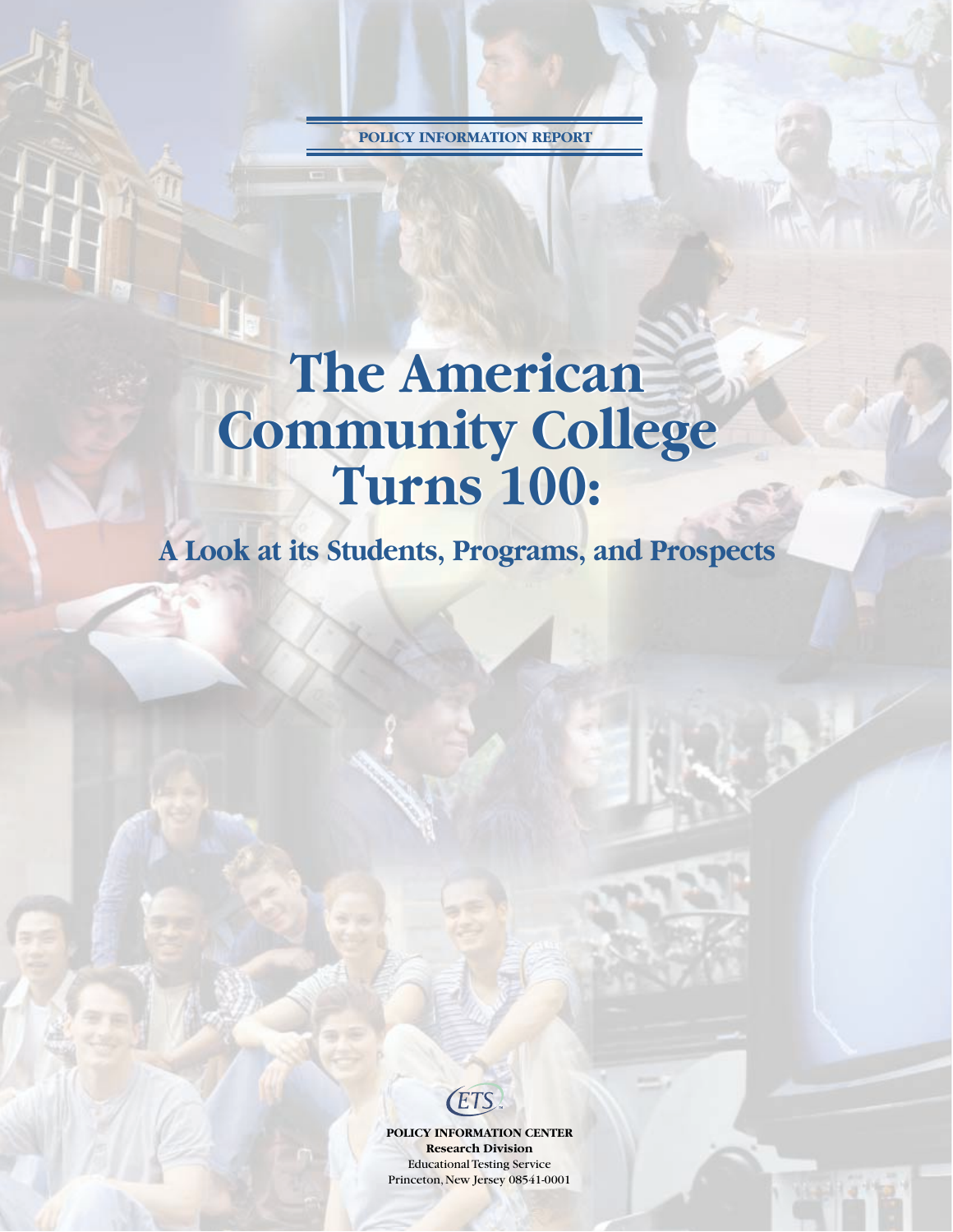### **CONTENTS**

|                                                                                                                  | 2                                |
|------------------------------------------------------------------------------------------------------------------|----------------------------------|
|                                                                                                                  | $\overline{2}$                   |
|                                                                                                                  | 3                                |
|                                                                                                                  | 4                                |
|                                                                                                                  | 6                                |
| Background Characteristics<br>Educational Aspirations and Admissions Test Scores<br>College Involvement          | 9<br>10<br>12<br>13<br>14        |
| Community College Programs<br>College Transfer Programs<br>Occupational/Technical Programs<br>Community Services | 17<br>18<br>18<br>19<br>19<br>19 |
| Transfer and Articulation<br>The Transfer Function                                                               | 20<br>20<br>23                   |
| Examining the Impact and Effectiveness of the<br>Community College                                               | 25                               |
|                                                                                                                  | 26                               |
|                                                                                                                  | 30                               |
| Resources on Community Colleges                                                                                  | 32                               |
| Appendix – Guidelines for Dual Admissions Program<br>(Mercer County Community College)                           | 34                               |

### **This report was written by:**

### **Richard J. Coley Educational Testing Service**

The views expressed in this report are those of the author and do not necessarily reflect the views of the officers and trustees of Educational Testing Service.

#### **Additional copies of this report can be ordered for \$10.50 (prepaid) from:**

**Policy Information Center Mail Stop 04-R Educational Testing Service Rosedale Road Princeton, NJ 08541-0001 (609) 734-5694 Internet** – **pic@ets.org**

**Copies can also be downloaded from** *www.ets.org/research/pic.*

**Copyright © 2000 by Educational Testing Service. All rights reserved. Educational Testing Service is an Affirmative Action/ Equal Opportunity Employer. The ETS logo is a registered trademark of Educational Testing Service. The modernized ETS logo is a trademark of Educational Testing Service. SAT is a registered trademark of the College Board.**

**March 2000**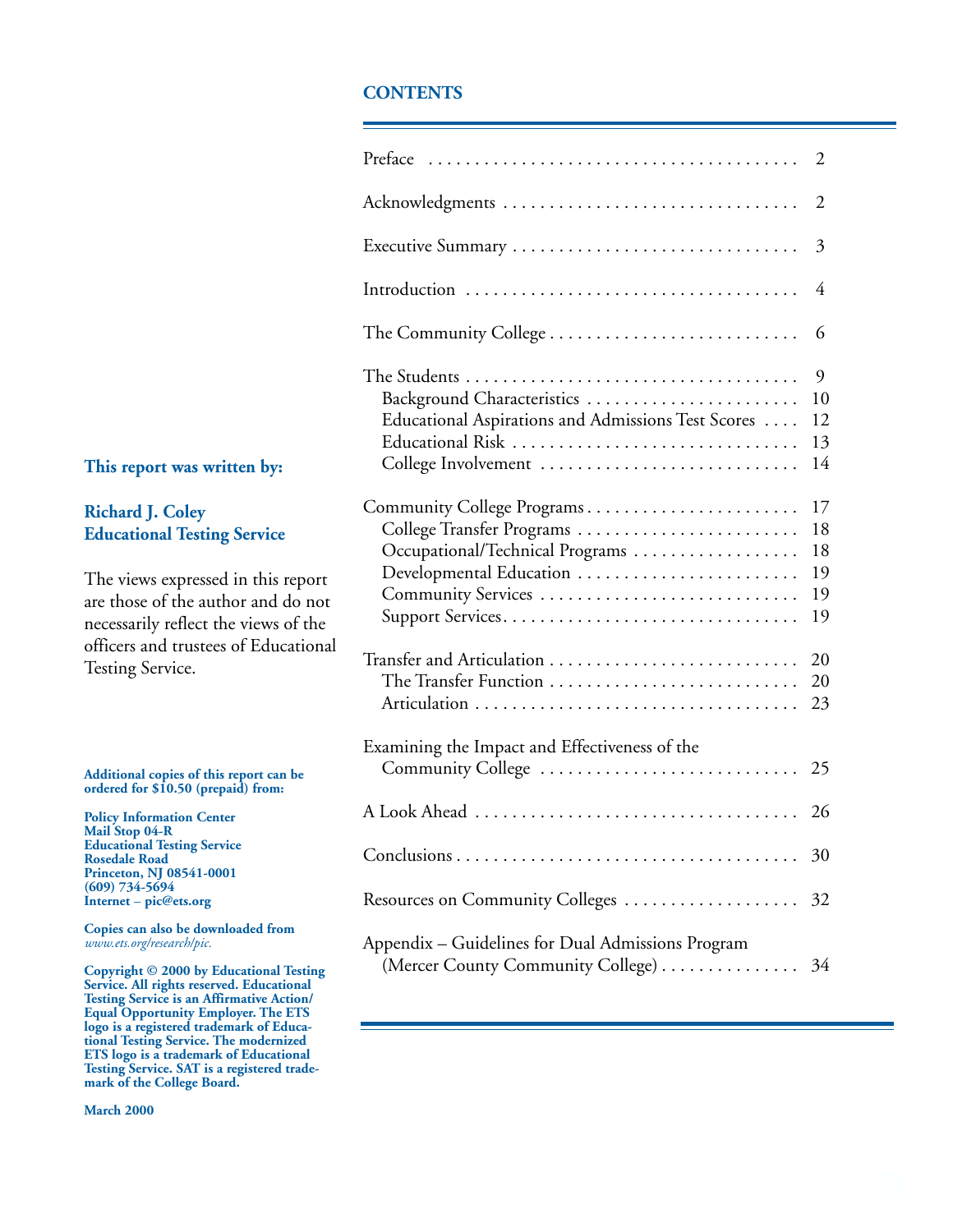### **ACKNOWLEDGMENTS**

### **PREFACE**

As the 19<sup>th</sup> century drew to an end and Frederick Jackson Turner announced the closing of the American frontier, there were fears that the era of ever-expanding opportunity was also ending. That fear proved unjustified, for there were frontiers other than wideopen spaces and free land to pursue. One such frontier was the opportunity to develop the mind, and the turn of the century saw the beginning of a particularly American institution — the community college. Establishing a niche between high schools and fouryear colleges, community colleges became ever more critical to the realization of opportunity for ever more people.

As the community college reaches the century mark, Richard Coley takes stock of what and where that diverse institution is today. *The American Community College Turns 100: A Look at its Students, Programs, and Prospects* aims to depict the diversity of today's community college students and the myriad of programs and activities offered by these institutions. In addition, he outlines some of the challenges that must be faced as these institutions expand their agendas in response to the needs of our modern world.

> *Paul E. Barton Director Policy Information Center*

Much of the data in this report are drawn from the American Association of Community Colleges (AACC) and the National Center for Education Statistics (NCES) of the U.S. Department of Education. The report benefited from the reviews and comments of Norma Kent and Kent Phillippe of AACC; Paula Knepper of NCES; and Paul Barton, Donna Desrochers, and Harold Wenglinsky of Educational Testing Service. Any errors of fact or interpretation are those of the author, however. Carla Cooper provided desktop publishing, Amanda McBride was the editor, C. Susan Beym designed the cover, and Ken Caputo managed production.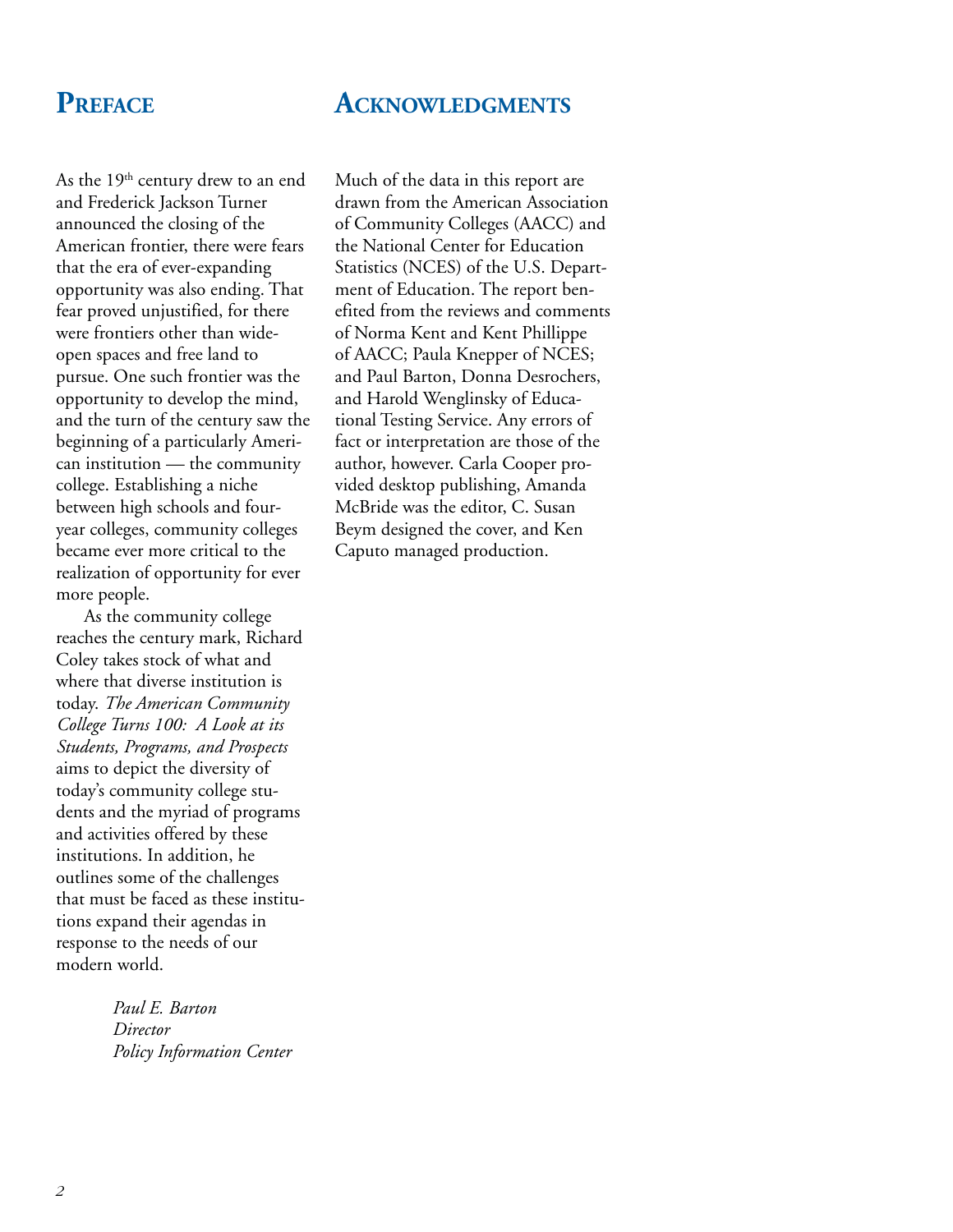## **EXECUTIVE SUMMARY**

- Over the past 100 years, the community college system, comprised of approximately 1,600 institutions, has become a key part of the higher education system, enrolling 5.5 million students in credit courses and employing almost 300,000 faculty members. Another 5 million students participate in some kind of noncredit activity at their local community colleges, often related to workforce training.
- Community college students are older and more racially and ethnically diverse than students in four-year institutions. They are also more likely to exhibit a range of characteristics that place them at risk of not meeting their educational goals.
- **Community college programs** include associate degree and transfer programs, worker training and retraining programs, occupational/technical programs, developmental programs, community services, economic development activities, and support services.
- Community colleges conferred more than 450,000 associate degrees in 1997, including nearly 170,000 degrees in liberal arts, humanities, and general studies.
- Community colleges offer programs as diverse as early childhood education, office management, laser optics,

medical and computer technologies, auto body repair, and fire science. Programs in technology fields and health care are "hot" on today's campuses, and their graduates command substantial starting salaries.

- Somewhere between one-quarter and one-half of community college students who planned on attaining a bachelor's degree or higher eventually transfer to a four-year college. For those going to school full-time the percentage who transferred was 50 percent.
- **Community colleges can provide** a considerably less expensive way for students to complete their first two years of college without hurting their academic development or competitiveness in the job market.
- Demographic trends, the educational demands of a postindustrial workforce, and the widely recognized relationship between education and income will likely increase the demand for community college services in the future.
- While its place in the history of American higher education is assured, the future success of the community college system will depend on how well it adapts to the changing needs of society. If history is any indication, community colleges will adapt and thrive.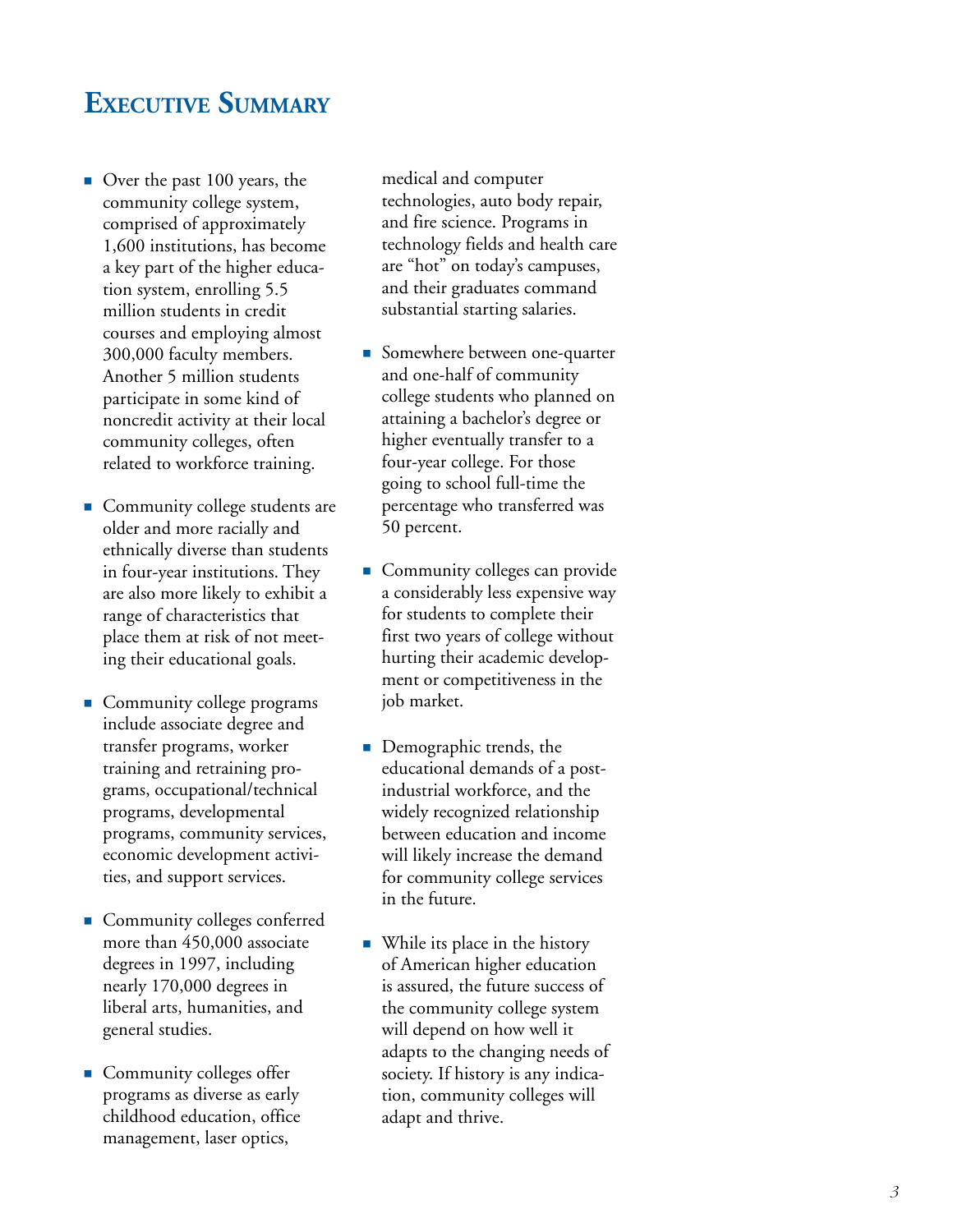## **INTRODUCTION**

During its 100-year existence, the community college system has established itself as a key part of the American higher education system. Its place in the history of higher education in the 20th century seems assured:

*The invention of the two-year community college is the greatest innovation of twentieth-century American higher education. Such, in any case, is the case made recently by Clark Kerr, a key architect of the current system of higher education as well as one of its most perceptible students. Yet when the first public junior college opened its doors in Joliet, Illinois, in 1901, there were grave doubts about whether this odd hybrid would survive. Over time, however, it became apparent that this peculiarly American invention was destined to do far more than survive; by mid century it had become an integral feature of the American educational landscape.1*

As the 20th century draws to a close, a number of recent developments are casting increased light and heat on community colleges and their role. First, there is a push for education beyond high school and more financial support for it. Federal legislation in 1997 established the HOPE Scholarship and Lifetime Learning Credits, which opens the doors of college to a new generation, with the largest invest-

ment in higher education since the G.I. Bill was established 50 years ago. The legislation recognizes that our changing economy demands that people have opportunities to enhance their skills throughout their working lives. When fully phased in, 13 million students are expected to benefit each year. Community colleges will provide much of the education to these clients.

Community colleges are also facing increased pressure to educate students who come to them unprepared academically. In addition to having "open" admissions policies, community colleges may be increasingly burdened with providing remedial programs that once were provided by four-year institutions.

Two large higher education systems have recently established policies curtailing remedial services to students who don't meet basic skill standards. The two systems — California State University and the City University of New York (CUNY) — are redirecting these students to community colleges. Critics of such policies, like Henry Levin of Teachers College, warn that such actions can "ghettoize" community colleges.<sup>2</sup>

In addition to this general education or collegiate function, community colleges are expected to provide a wide variety of services, responding to the needs

of their communities and the businesses that operate within them. These functions include vocational/occupational education and training, contract education and other economic development activities, and community service. This expanded role, while demonstrating flexibility in responding to community needs, has also generated criticism about conflicts that arise from these multiple and sometimes conflicting roles.

Such criticism of the American community college is not new. In their classic textbook on the American community college, Arthur Cohen and Florence Brawer characterize the gist of the criticism as follows:

*When the community college is examined by outsiders, the commentary usually takes the form of criticizing the institution in its social role or the institution as a school. In the first of these criticisms, the college is often seen in a negative light. It is an agent of capitalism, training workers to fit business and industry; it is a tool of the upper classes, designed to keep the poor in their place by denying them access to the baccalaureate and, concomitantly, to higher-status positions in society. When it is criticized as a school, questions are raised about its success in teaching: do these colleges really teach the basic skills that the lower schools failed to impart? Can they*

<sup>1</sup> Steven Brint and Jerome Karabel, *The Diverted Dream: Community Colleges and the Promise of Educational Opportunity in America*, New York: Oxford University Press, Inc., 1989.

<sup>2</sup> *Education Week*, December 8, 1999.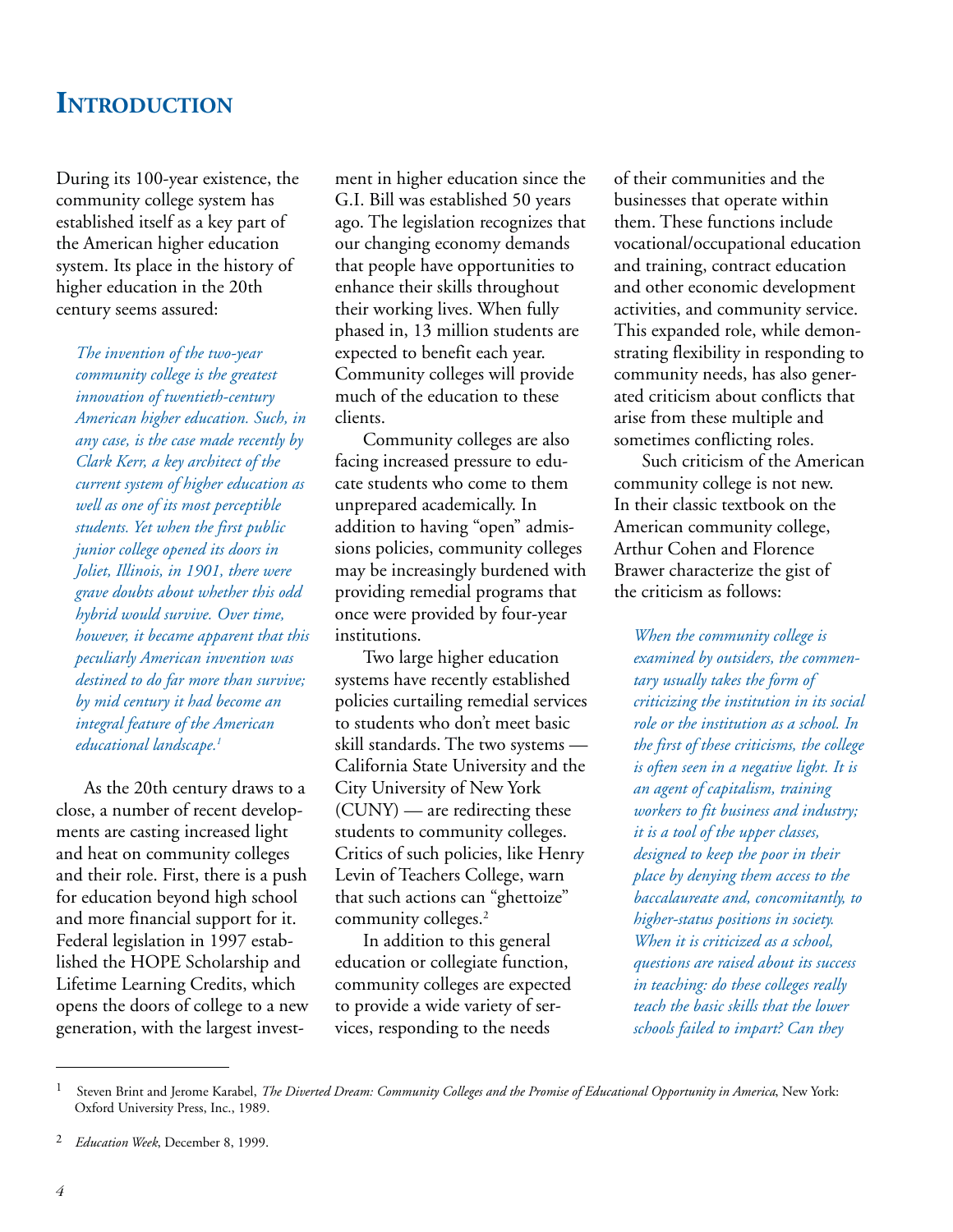*provide a foundation for higher learning? Here, too, the answers are usually negative; since the community colleges pass few of their students through to the senior institutions, they are said to have failed the test.3*

The success or failure of such a complex institution is not easily determined. And this report will make no such attempt.

This report will, however, assemble data and other information that will describe the community college system as it concludes its first hundred years. The report presents information about the community college system, its students and faculty, its programs, its costs, its effectiveness, its role in the community and in higher education, and its likely future niche in America's system of higher education.

Since the community college enterprise is so large and diverse, this report aims to provide more breadth than depth on these issues. For those interested in more in-depth information about community colleges, additional resources are noted at the end of the report.

<sup>3</sup> Arthur M. Cohen and Florence B. Brawer, *The American Community College*, Third Edition, San Francisco: Jossey-Bass Publishers, 1996.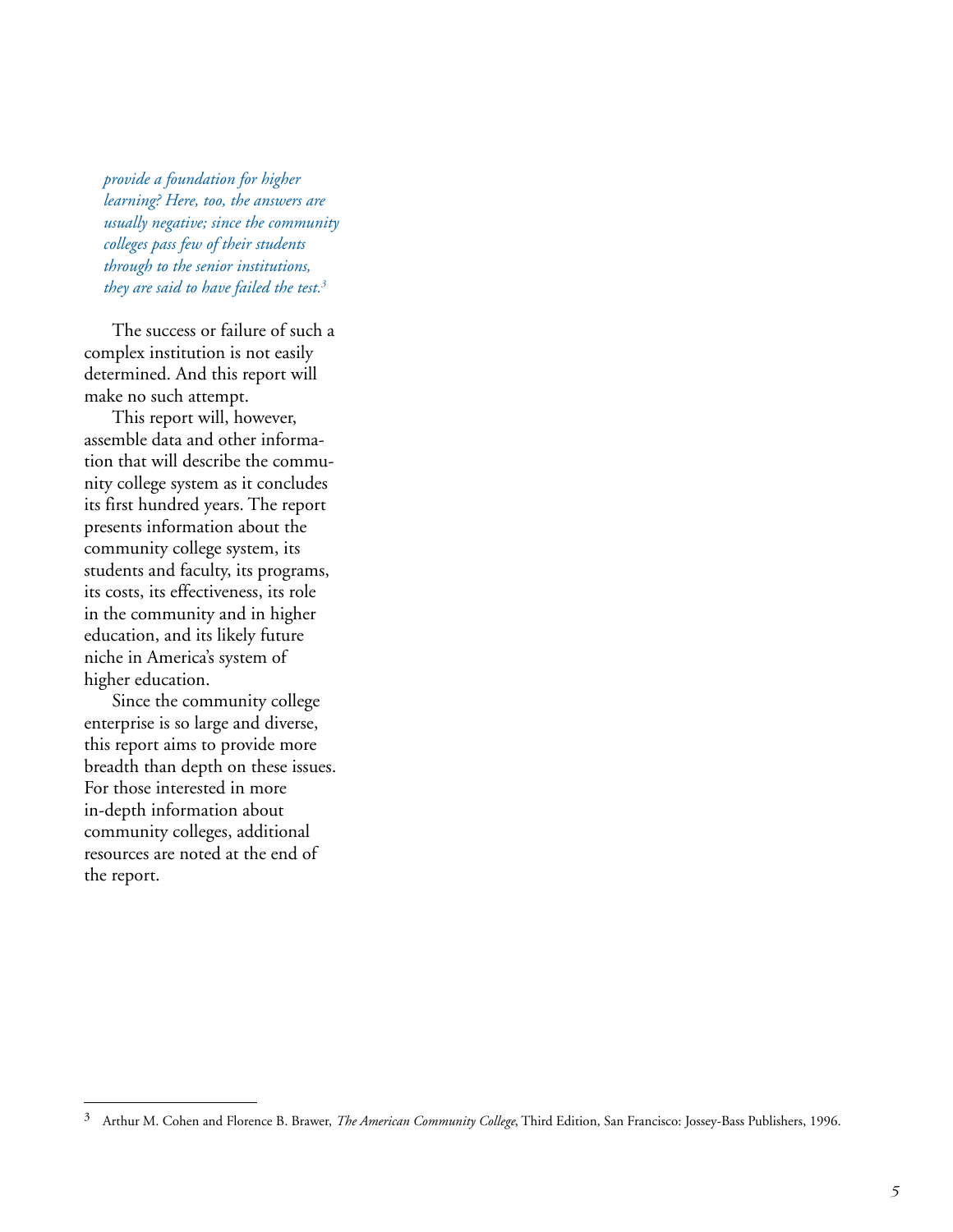## **THE COMMUNITY COLLEGE**

This section of the report provides some basic data about the American community college enterprise.<sup>4</sup> Joliet Junior College, opened in 1901, is thought to be the first continuously operating public community college in the United States. As shown in Figure 1, by 1998 there were 1,600 community colleges across all 50 states (including branch campuses). Of the 1,132 community colleges operating in 1998 (not including branch campuses), 968 were public, 137 were independent, and 27 were tribal.5 This tremendous expansion was fueled by the push for universal education, the GI Bill, the baby boom, the civil rights movement, the nation's needs for worker training, and a robust national economy.

The number of community colleges within a state varies from a handful to more than 100. And while no two are exactly alike, they share the goals of access and service. The American Association of Community Colleges (AACC) provides this sketch of two different state systems:

*North Carolina's and Vermont's community college systems bring*





Source: Kent A. Phillippe and Madeline Patton, National Profile of Community Colleges: Trends and Statistics, 3d edition, Washington, D.C.: Community College Press, American Association of Community Colleges, 2000.

*higher education to within a 30 minute commute of all their citizens, an access goal many states share, and they exemplify how different practices can accomplish the same end. North Carolina has a 58-campus system, which 800,000 people used in 1997*–*98. Seventy percent of those students took noncredit programs, mostly in workforce training. The*

*Community College of Vermont (CCV), with much less support than North Carolina from its state legislature, owns no real estate and has no full-time faculty. CCV rents classroom space in 12 population centers throughout the rural state and is expanding its distance learning systems. About half of its 4,500 students take general liberal arts*

<sup>&</sup>lt;sup>4</sup> Much of the data in this section and in other sections of the report are drawn from two publications from the American Association of Community Colleges. These are *National Profile of Community Colleges: Trends and Statistics*, 3d edition, and *The Community College Story,* Second edition. Readers who would like to obtain more detail on a variety of topics related to community colleges should refer to these more comprehensive reports.

<sup>5</sup> Kent A. Phillippe and Madeline Patton, *National Profile of Community Colleges: Trends and Statistics*, 3d edition, Washington, D.C.: Community College Press, American Association of Community Colleges, 2000.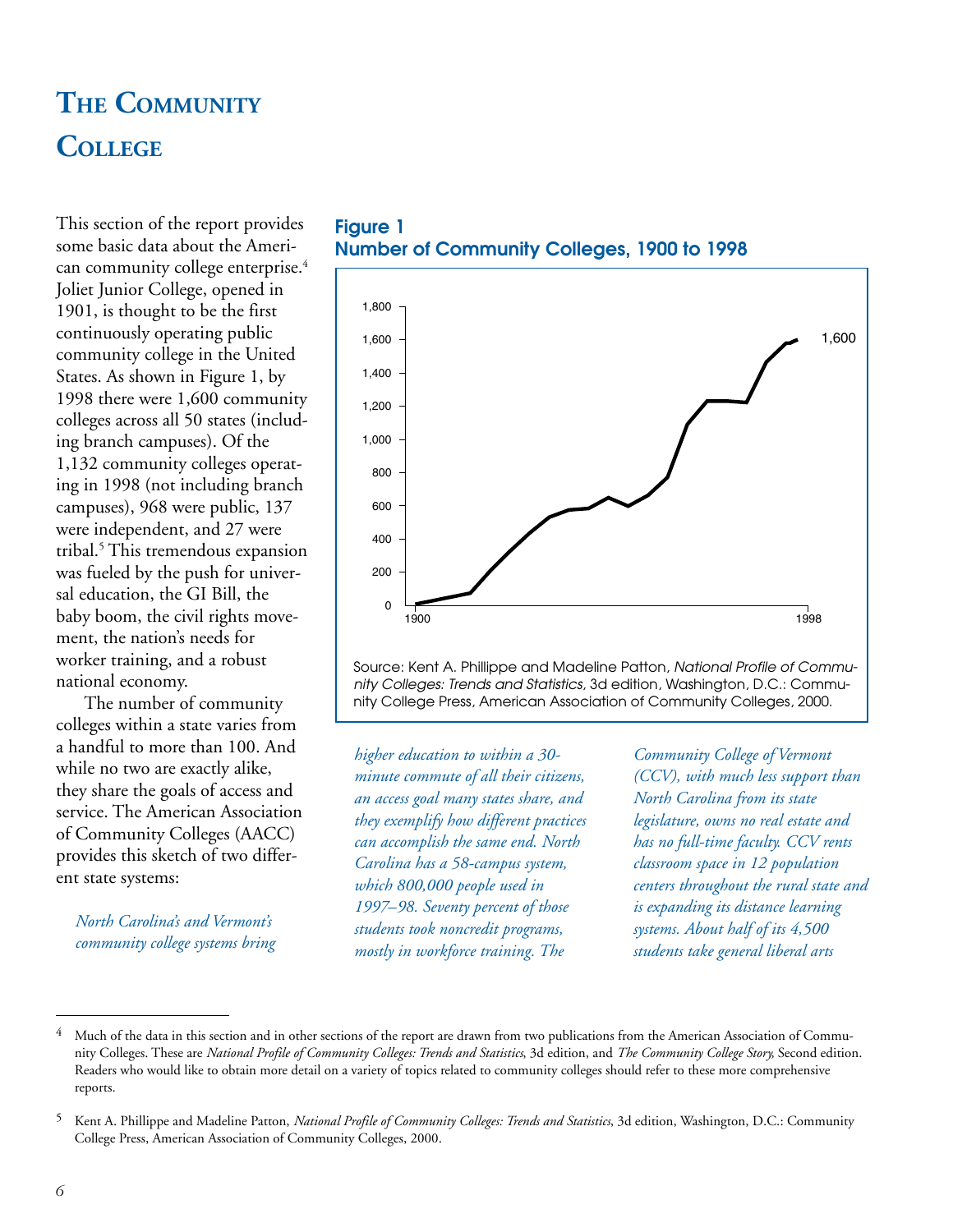**Figure 2 Community College Fall Enrollment, by State, 1996**



3d edition, Washington, D.C.: Community College Press, American Association of Community Colleges, 2000.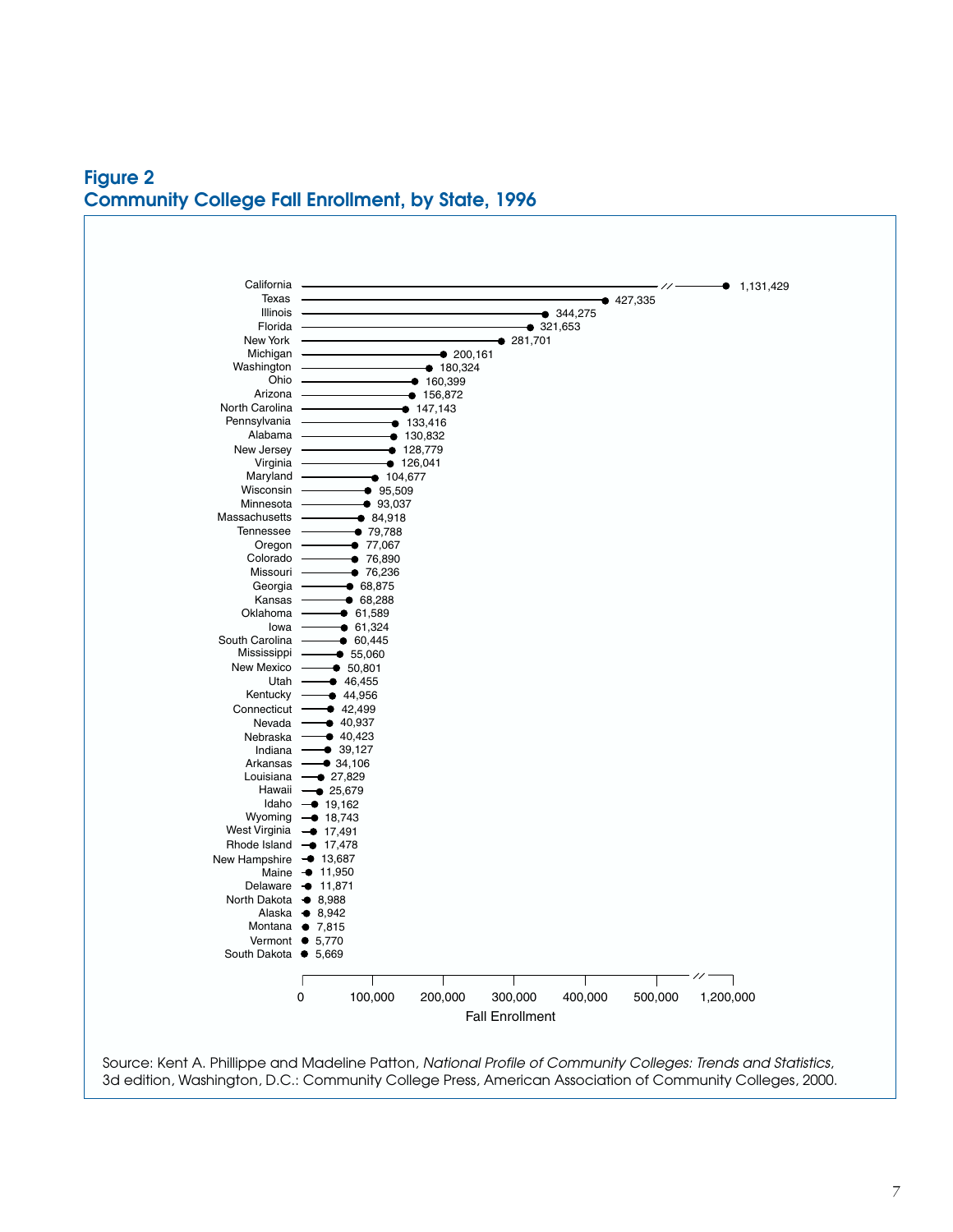### *courses with the intent of transferring to baccalaureate degree programs.6*

Figure 2 shows the number of each state's population, age 18 or older, enrolled for credit in community colleges in the fall of 1996. More than 1 million students were enrolled for credit in California's community colleges during that semester, 4.9 percent of the state's population in that age group. Only Wyoming, at 5.4 percent, enrolled a larger proportion. Nationally, 2.8 percent of this population were enrolled in community colleges that semester. Even community colleges in small and less populous states enroll thousands of students.

Community colleges provide a substantially less expensive alternative to four-year colleges for students and parents. In 1997–98, average tuition and fees at community colleges was \$1,582. The comparable figure at four-year colleges was \$6,329. Trends in these costs, presented in constant 1997–98 dollars, are shown in Figure 3. The gap between the two lines is widening. The increase in tuition and fees at community colleges between 1977 and 1998 was 67 percent, compared to 90 percent at four-year institutions.

Community colleges receive most of their revenue from federal, state, and local tax sources. On





Source: Kent A. Phillippe and Madeline Patton, National Profile of Community Colleges: Trends and Statistics, 3d edition, Washington, D.C.: Community College Press, American Association of Community Colleges, 2000.

average, nationally, community colleges receive approximately 39 percent of their funds from state taxes, 20 percent from tuition and fees, 18 percent from local government, 13 percent from the federal government, and 10 percent from other sources.7

The community college system employs more than 104,000 fulltime faculty and about 190,000 part-time faculty. Most full-time faculty hold a master's degree and about 16 percent hold a doctorate.

In keeping with the community college mission, community college faculty members' primary responsibility is teaching. Most part-time faculty teach only one course per term, whereas full-time faculty typically teach five courses.<sup>8</sup>

<sup>6</sup> Phillippe and Patton, 2000.

<sup>7</sup> George B. Vaughan, *The Community College Story*, Second Edition, American Association of Community Colleges, Washington, D.C.: Community College Press, 2000.

<sup>8</sup> Vaughan, 2000.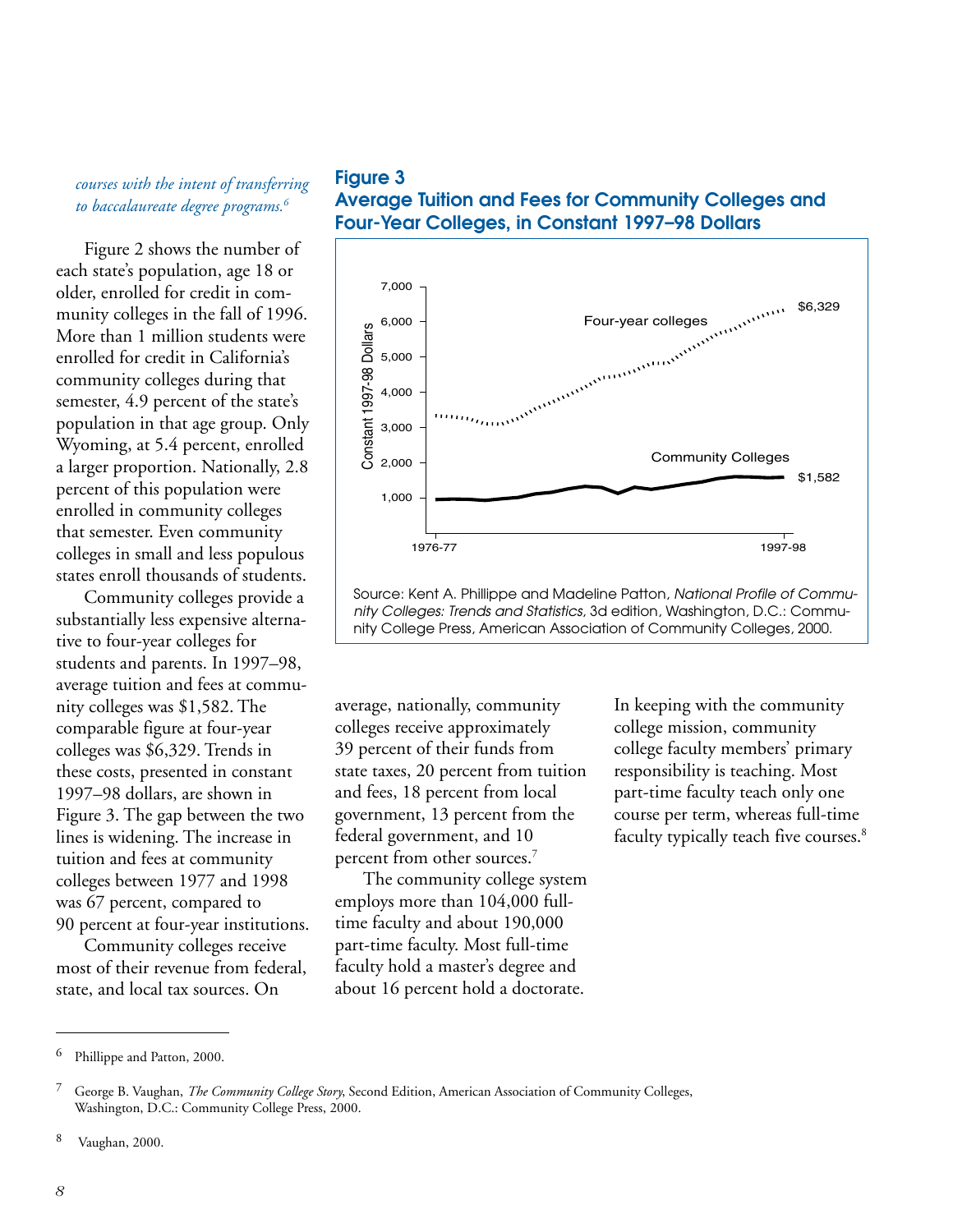## **THE STUDENTS**

In 1997, community colleges enrolled about 5.5 million students. In 1965, that number was about 1.2 million. This growth is shown in Figure 4. It is important to emphasize that these enrollment data pertain only to students enrolled at community colleges for credit. The American Association of Community Colleges (AACC) estimates that more than 5 million students each year participate in some form of noncredit activity at community colleges. Because of definitional and other differences in how students are counted, no accurate national data exist on noncredit enrollment. However, some reliable noncredit data are available for some states and give some indication of the magnitude of noncredit enrollment.

- North Carolina and Wisconsin reported that about 70 percent of enrollment was in noncredit activity.
- **California and Florida reported** that 14 and 11 percent of enrollment, respectively, was noncredit.9

As will be discussed later in this report in the section on community college programs, students enroll in community colleges for a variety of reasons,

**Figure 4 Community College Enrollment, 1965 to 1996\***



Source: Kent A. Phillippe and Madeline Patton, National Profile of Community Colleges: Trends and Statistics, 3d edition, Washington, D.C.: Community College Press, American Association of Community Colleges, 2000.

\*Does not include noncredit enrollment.

many related to workforce training. Community colleges play an active role in the short-term training that "welfare-to-work" individuals need for entering the workforce. In addition, these schools serve many adults returning for education or training beyond the bachelor's degree; by some estimates 8 to 12 percent of community college students have a bachelor's degree or beyond.<sup>10</sup>

Community colleges also provide an educational opportunity for individuals who traditionally have not been well-served by the higher education system. Arthur Cohen and Florence Brawer provide this description of such students:

*…those who could not afford the tuition; who could not take the time to attend a college on a full-time basis; whose ethnic background had constrained them from participating; who had inadequate preparation in the lower schools; whose educational progress had been interrupted by some temporary condition; who had*

Phillippe and Patton, 2000.

<sup>&</sup>lt;sup>10</sup> Personal communication with Kent Phillippe, AACC, December 10, 1999.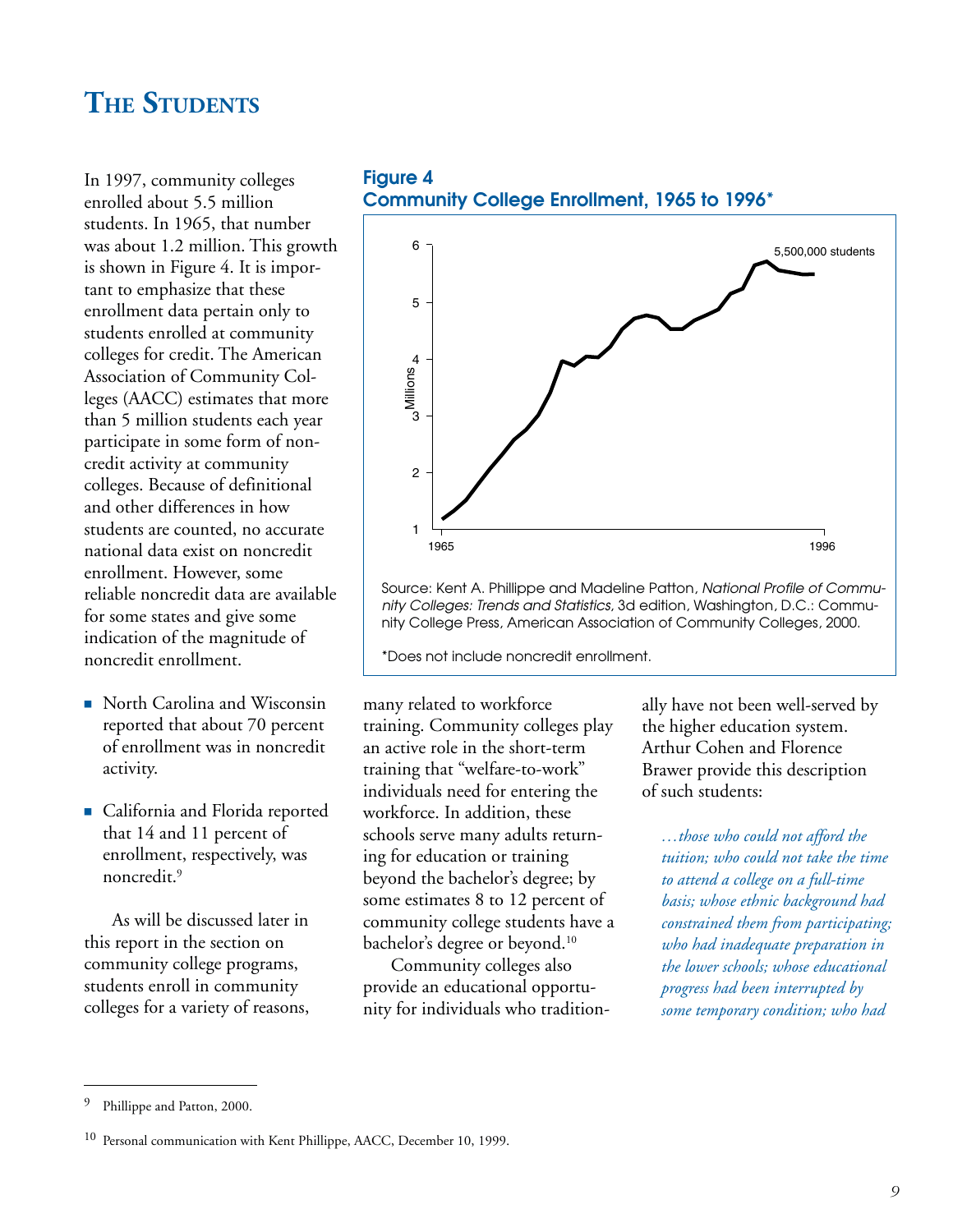*become obsolete in their jobs or who had never been trained to work at any job; who needed a connection to obtain a job; who were confined in prisons, had physical disabilities, or otherwise unable to attend classes on a campus…11*

This section of the report compares the background characteristics of *first-time beginning students* who were enrolled in U.S. postsecondary institutions in the 1995–96 school year. It describes the differences between public two-year college entrants (hereafter referred to as community college students), public four-year college entrants, and private four-year college entrants. Therefore, it is important to note that these comparisons do not include the many community college students who have had previous postsecondary experience.

### **Background Characteristics**

Compared to students in fouryear colleges, students who begin in community colleges tend to be older and more racially and ethnically diverse. Figure 5 compares the age distribution of community college students to that of fouryear college students. The largest differences can be seen at the ends of the distribution. While about 60 percent of four-year college students are 18 years old or younger, only 38 percent of community college students are in

### **Figure 5**

**Percentage Distribution of 1995–96 Beginning Postsecondary Students, by Age and Sector of First Institution Attended**



Source: U.S. Department of Education, National Center for Education Statistics, 1995–96 National Postsecondary Student Aid Study (NPSAS:96), Undergraduate Data Analysis System.

that age bracket. And while 26 percent of community college students are 24 years old or older, only about 5 percent of four-year college students are that old.

The data also show that minority students are somewhat more likely than non-Hispanic White students to enroll in

community colleges rather than four-year schools. Enrollment data by race/ethnicity are shown in Figure 6. While Black students make up 12 percent of the community college student population, they comprise only 8 to 10 percent of four-year college enrollment.

<sup>11</sup> Cohen and Brawer, 1996.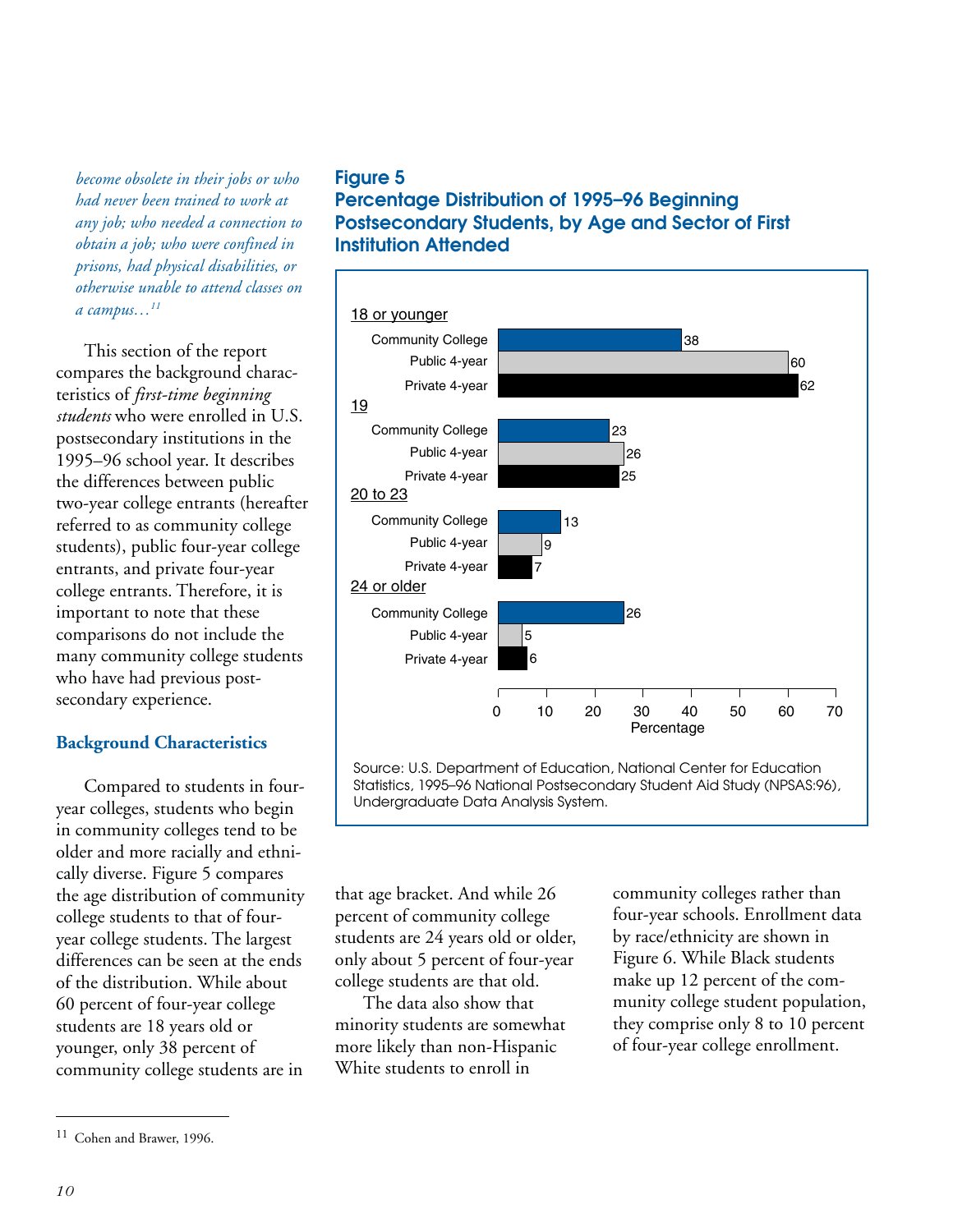### **Figure 6 Percentage Distribution of 1995–96 Beginning Postsecondary Students, by Race/Ethnicity and Sector of First Institution Attended**



Source: U.S. Department of Education, National Center for Education Statistics, 1995–96 National Postsecondary Student Aid Study (NPSAS:96), Undergraduate Data Analysis System.

In urban areas, where the population tends to be heavily minority, the community college population tends to mirror that composition. In these schools, minority enrollment often exceeds 50 percent. Likewise, most of the students in tribal colleges are Native American.

Community college entrants were less likely than their counterparts at four-year schools to be dependent on their parents for support, as determined by federal aid definitions. As shown in Figure 7, while about 90 percent of fouryear college students depended on their parents for support, only 65 percent of community college entrants did so. This difference reflects the tendency for community college students to be older than students attending fouryear institutions.

Figure 7 also shows family income data for the three groups of dependent college entrants. Dependent community college entrants, along with those at fouryear public colleges, were more likely to have family incomes below \$25,000 a year than dependent students entering four-year *private* schools. At the top end of the income scale, only 19 percent of first-time dependent community college entrants had family incomes of over \$70,000,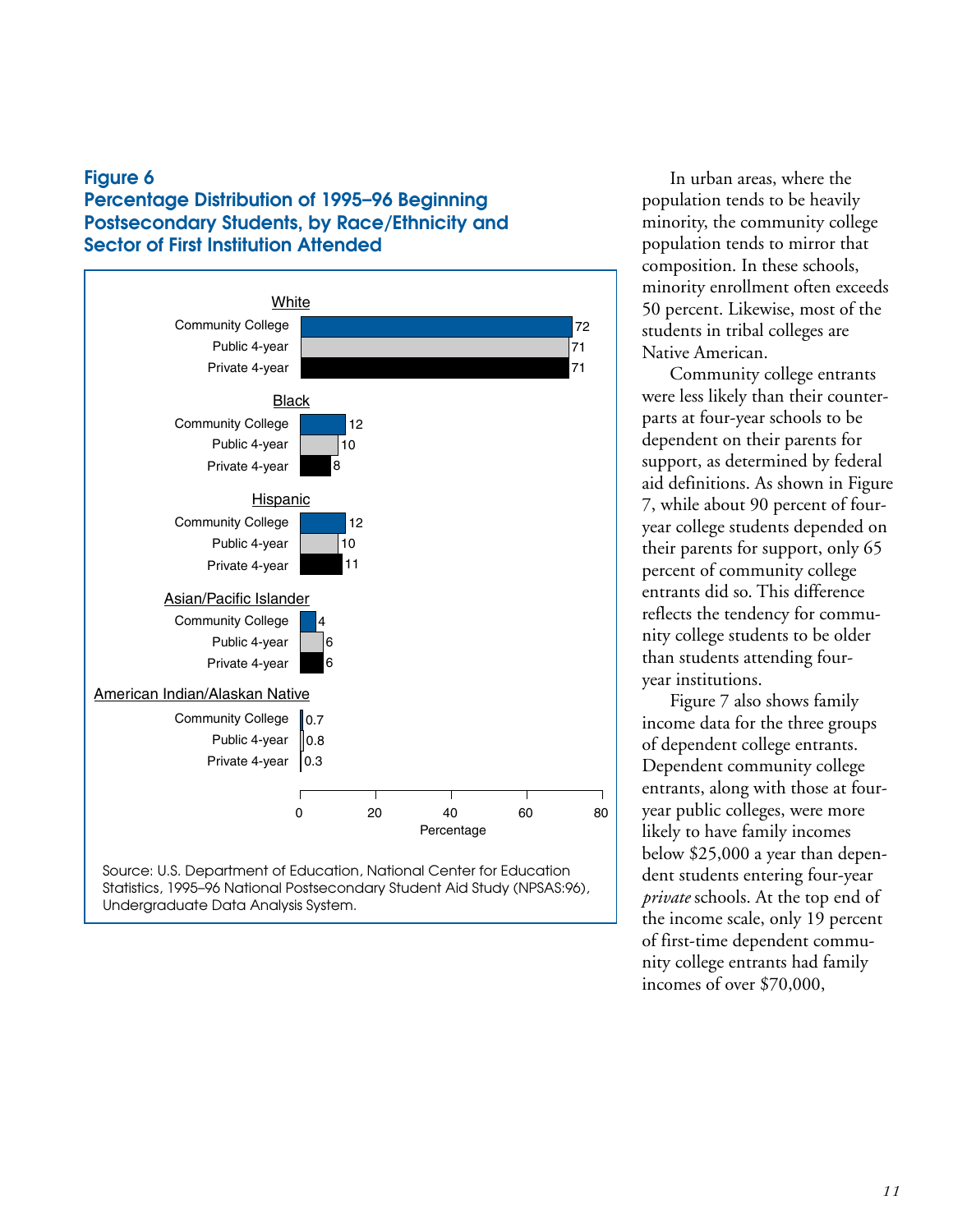### **Figure 7**

### **Percentage Distribution of 1995–96 Beginning Postsecondary Students, by Dependency Status and Family Income for Dependent Students**



Source: U.S. Department of Education, National Center for Education Statistics, 1995–96 National Postsecondary Student Aid Study (NPSAS:96), Undergraduate Data Analysis System.

compared to 34 percent of dependent four-year *private* college entrants.

Students beginning their postsecondary education at community colleges were also more likely than other college students to be first-generation college students (neither parent had any postsecondary education). About half of community college students were first-generation, compared to 35 and 30 percent, respectively, in public and private four-year schools. And while 32 percent of students in private four-year schools had at least one parent with a postbaccalaureate degree, only 9 percent of community college students had a parent with that much education.

### **Educational Aspirations and Admission Test Scores**

At the time of enrollment, 10 percent of community college entrants planned to earn a certificate or less, 12 percent aimed for an associate degree, 42 percent planned to obtain a bachelor's degree, and 37 percent aspired to a postbaccalaureate degree. In general, these aspirations were more modest than the educational aspirations of students entering four-year institutions.

Community college students were less likely to plan to achieve a postbaccalaureate degree. Still, 79 percent of community college students planned to obtain a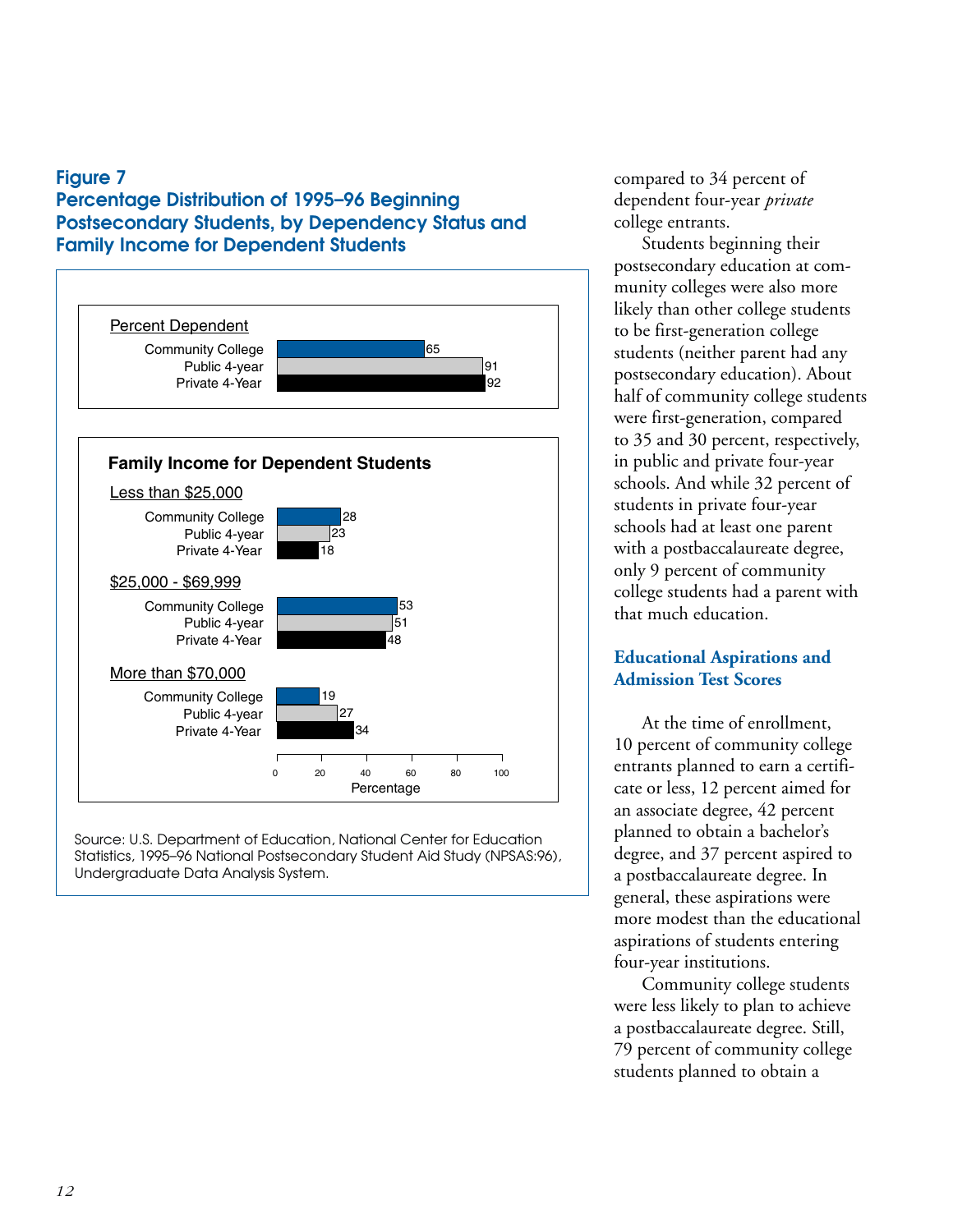### **Figure 8 Percentage Distribution of 1995–96 Beginning Postsecondary Students, by Highest Level of Education Planned, by Sector of First Institution Attended**



Undergraduate Data Analysis System.

bachelor's degree or higher. These data are shown in Figure 8. It should be pointed out, however, that some researchers have identified some problems inherent in comparing the educational plans of community college students and four-year college students. For example, Ernest Pascarella offers the possibility that community college students who indicate their intention of obtaining a bachelor's degree may be actually somewhat unsure of their educational goals and have no way of finding out what path they want to take except by trying out postsecondary education in a low-cost setting.<sup>12</sup>

Nearly 90 percent of entrants to four-year institutions took either the SAT® or ACT. Only  $40$ percent of community college entrants did so. Furthermore, community college students were more likely than the other students to score in the bottom quartile on these tests (see Figure 9). Forty-three percent of students entering private four-year colleges scored at the highest admissions test quartile, compared to 29 percent of public four-year students and 10 percent of community college students.

### **Educational Risk**

Research has identified seven factors that put students at risk of not attaining a degree, and found

<sup>12</sup> Ernest T. Pascarella, "New Studies Track Community College Effects on Students," *Community College Journal*, 69 (6), June/July 1999.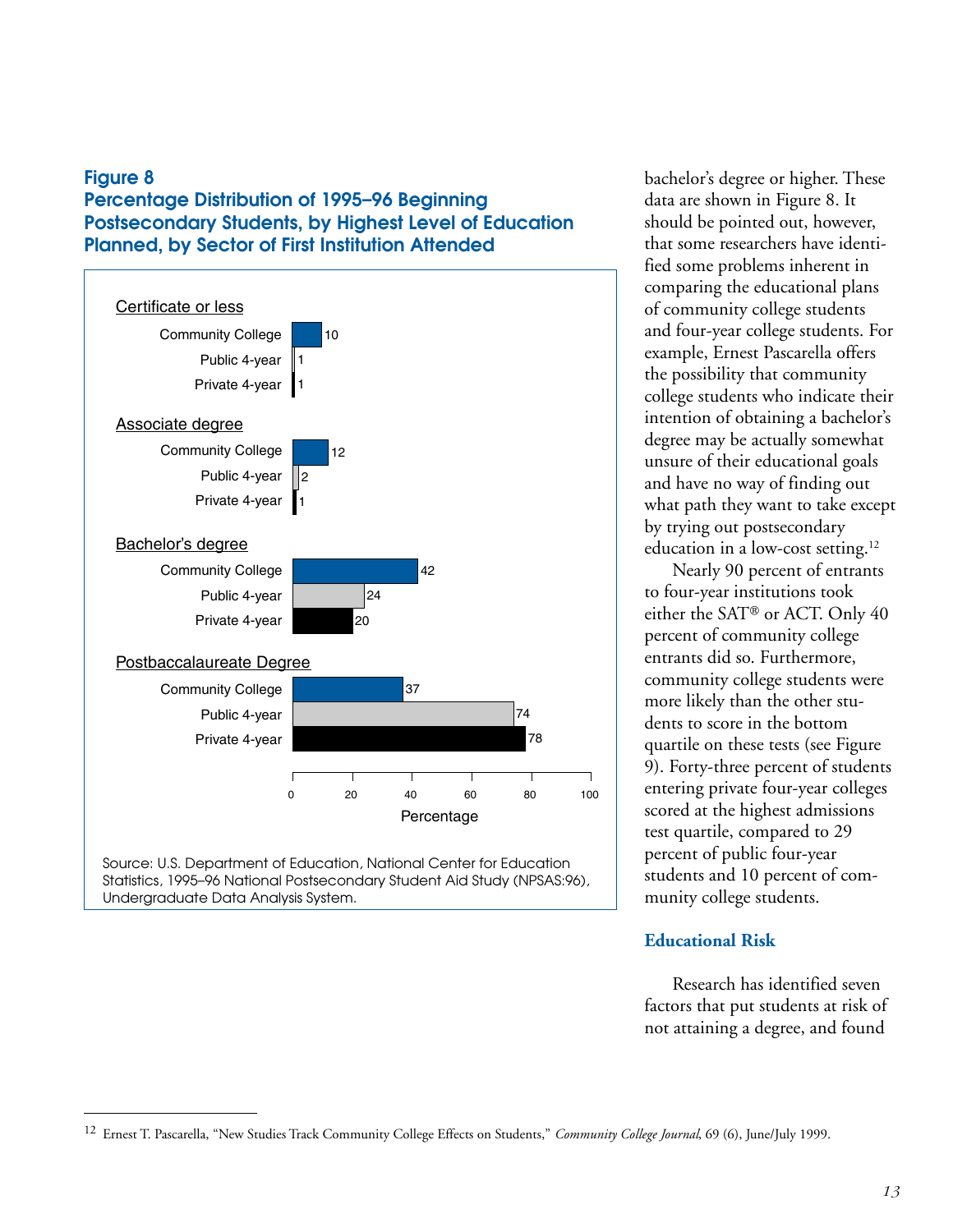### **Figure 9 Percentage Distribution of 1995–96 Beginning Postsecondary Students, by Actual or Derived SAT Combined Score, by Sector of First Institution Attended**



Source: U.S. Department of Education, National Center for Education Statistics, 1995–96 National Postsecondary Student Aid Study (NPSAS:96), Undergraduate Data Analysis System.

that three-fourths of undergraduates were characterized by at least one of these factors and that the highest proportions of at-risk students were attending two-year and less-than-two-year institutions. These risk factors, along with the proportions of students with these risk factors that were attending the three major higher education sectors, are shown in Figure 10.

Students entering community colleges were more likely than their peers at four-year institutions to have each of the seven factors. In fact, 24 percent of students entering community colleges had four or more of these factors. The National Center for Education Statistics calls these students "highly nontraditional" students. Only about 4 percent of four-year students showed this level of risk. Almost half of community college beginners had delayed entry and were enrolled part time; about one-third worked full time and were financially independent; and one-fifth had dependents.

### **College Involvement**

There were also some differences in student involvement in college life, depending on the type of institution first attended. Community college students were less likely than other full-time students to participate in study groups, to speak with faculty outside of class, and to participate in school clubs. These differences can be seen in the data provided in Figure 11.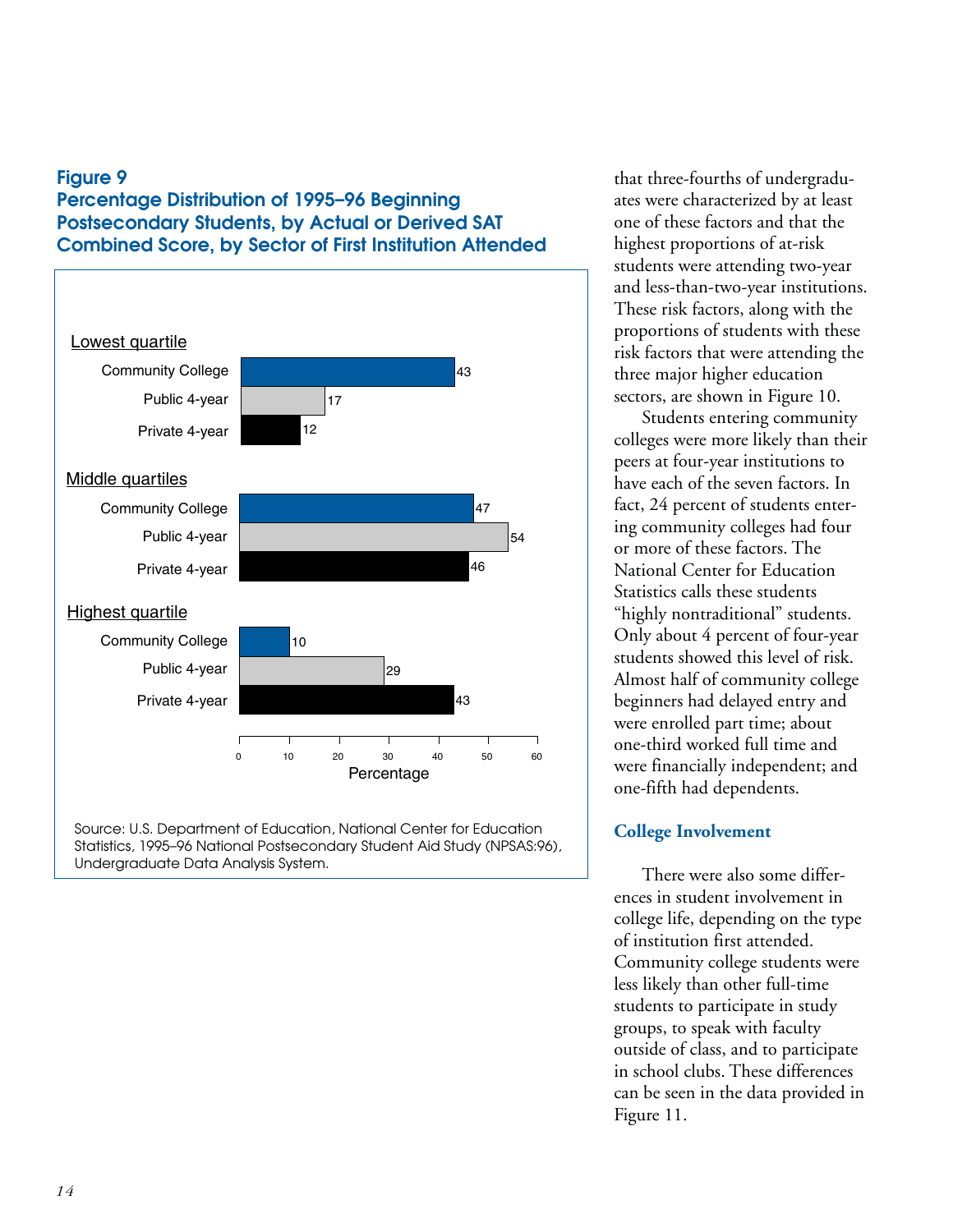### **Figure 10**

**Percentage Distribution of Risk Factors\* for 1995–96 Beginning Postsecondary Students, by Sector of First Institution Attended**



\*Factors negatively associated with persistence and attainment.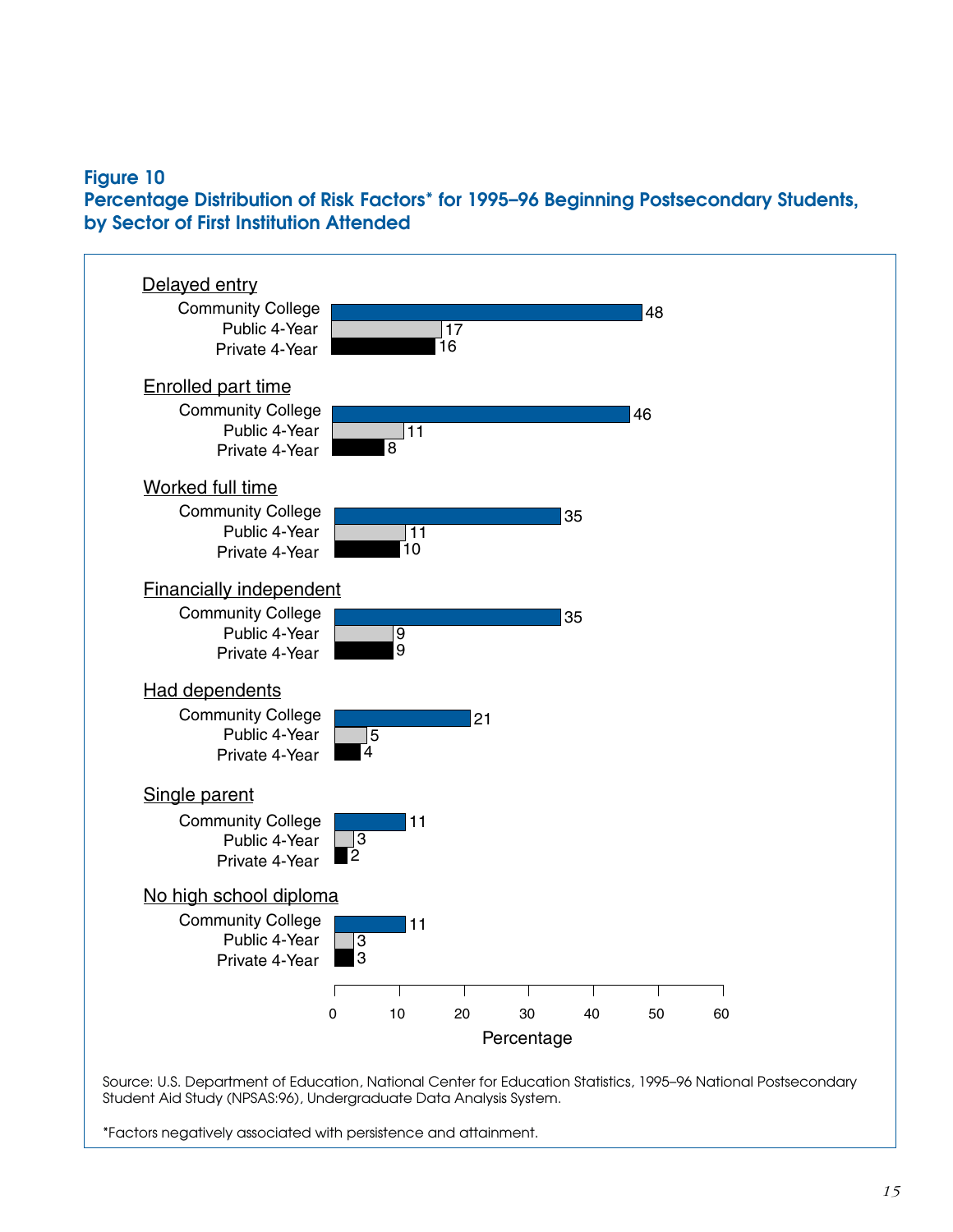### **Figure 11 Percentage Distribution of 1995–96 Beginning Postsecondary Students, by School Activity and Sector of First Institution Attended**

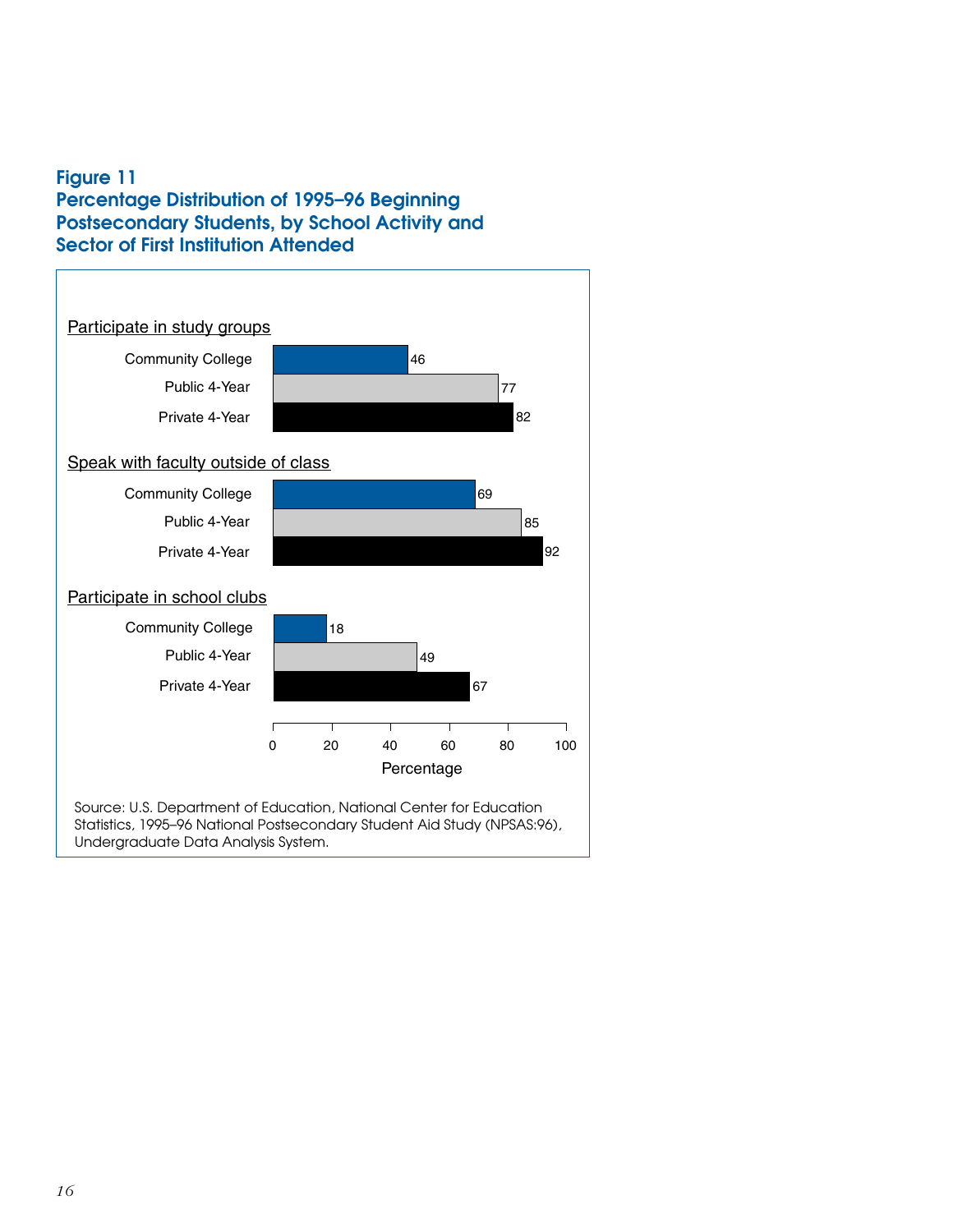## **COMMUNITY COLLEGE PROGRAMS**

The mission of community colleges, as described in the AACC's *The Community College Story*, is to provide access to postsecondary educational programs and services that lead to stronger, more vital communities. The way individual community colleges achieve this mission may differ considerably. Some colleges emphasize college transfer programs; others emphasize technical education. The mission of offering courses, programs, training, and other educational services, however, is essentially the same for all community colleges. Five general categories of programs, activities, and services are offered and are described below. Some programs culminate in the award of an associate degree or some type of certification.14 Table 1 lists the number of community college associate degrees conferred in 1997, broken out by the major field of study. Degrees in the liberal arts, general studies, and humanities are, by far, the most prevalent.

The following section is intended to provide a brief summary of the community college mission. Those interested in more detail on this topic should contact the resource groups listed in the appendix to this report or consult a general reference text on community colleges, such as Cohen and Brawer's *The American Community College*, which is cited elsewhere in this report.

### **Table 1 Community College Associate Degrees Conferred, by Major Field of Study, 1996–97**

| Liberal/general studies and humanities                                                                                                                                                                                       | 167,448 |  |
|------------------------------------------------------------------------------------------------------------------------------------------------------------------------------------------------------------------------------|---------|--|
| Health professions and related sciences                                                                                                                                                                                      | 76,848  |  |
| Business management/administrative services                                                                                                                                                                                  | 71,766  |  |
| Engineering-related technologies                                                                                                                                                                                             | 20,208  |  |
| Protective services                                                                                                                                                                                                          | 17,745  |  |
| Mechanics and repairers                                                                                                                                                                                                      | 9,747   |  |
| Education                                                                                                                                                                                                                    | 9,687   |  |
| Visual and performing arts                                                                                                                                                                                                   | 8,757   |  |
| Multi/interdisciplinary studies                                                                                                                                                                                              | 8,246   |  |
| Computer and information services                                                                                                                                                                                            | 7,701   |  |
| Vocational home economics                                                                                                                                                                                                    | 7,152   |  |
| Precision production trades                                                                                                                                                                                                  | 6,123   |  |
| Law and legal studies                                                                                                                                                                                                        | 6,121   |  |
| Marketing and distribution                                                                                                                                                                                                   | 4,721   |  |
| Public administration and services                                                                                                                                                                                           | 3,899   |  |
| Social sciences and history                                                                                                                                                                                                  | 3,687   |  |
| Agricultural business and production                                                                                                                                                                                         | 3,537   |  |
| Personal and miscellaneous services                                                                                                                                                                                          | 2,470   |  |
| <b>Biological sciences</b>                                                                                                                                                                                                   | 2,046   |  |
| Engineering                                                                                                                                                                                                                  | 1,659   |  |
| Physical sciences                                                                                                                                                                                                            | 1,658   |  |
| Communications technologies                                                                                                                                                                                                  | 1,615   |  |
| Communications                                                                                                                                                                                                               | 1,519   |  |
| Construction trades                                                                                                                                                                                                          | 1,510   |  |
| Psychology                                                                                                                                                                                                                   | 1,440   |  |
| English language and literature/letters                                                                                                                                                                                      | 1,401   |  |
| Conservation/natural resources renewal                                                                                                                                                                                       | 1,246   |  |
| Transportation/material moving                                                                                                                                                                                               | 1,160   |  |
| Home economics                                                                                                                                                                                                               | 895     |  |
| Parks, recreation, leisure, and fitness                                                                                                                                                                                      | 852     |  |
| Mathematics                                                                                                                                                                                                                  | 765     |  |
|                                                                                                                                                                                                                              | 743     |  |
| Science technologies                                                                                                                                                                                                         | 688     |  |
| Agricultural sciences                                                                                                                                                                                                        | 554     |  |
| Military technologies                                                                                                                                                                                                        | 484     |  |
| Foreign languages/literature                                                                                                                                                                                                 |         |  |
| Architecture and related programs                                                                                                                                                                                            | 252     |  |
| Undesignated field                                                                                                                                                                                                           | 219     |  |
| Library science                                                                                                                                                                                                              | 124     |  |
| Area, ethnic, and cultural studies                                                                                                                                                                                           | 75      |  |
| Philosophy and religion                                                                                                                                                                                                      | 42      |  |
| Theological studies/religious vocations                                                                                                                                                                                      | 7       |  |
| TOTAL                                                                                                                                                                                                                        | 456,508 |  |
| Source: Kent A. Phillippe and Madeline Patton, National Profile of Community<br>Colleges: Trends and Statistics, 3d edition, Washington, D.C.: Community College<br>Press, American Association of Community Colleges, 2000. |         |  |

<sup>&</sup>lt;sup>14</sup> These five categories are drawn from Vaughan, 2000, and do not represent the entirety of the programs that community colleges provide. For example, dual admissions programs allow high school students to enroll simultaneously in community colleges to earn college credits. AACC reports that 207,000 students were enrolled in these programs in 1997.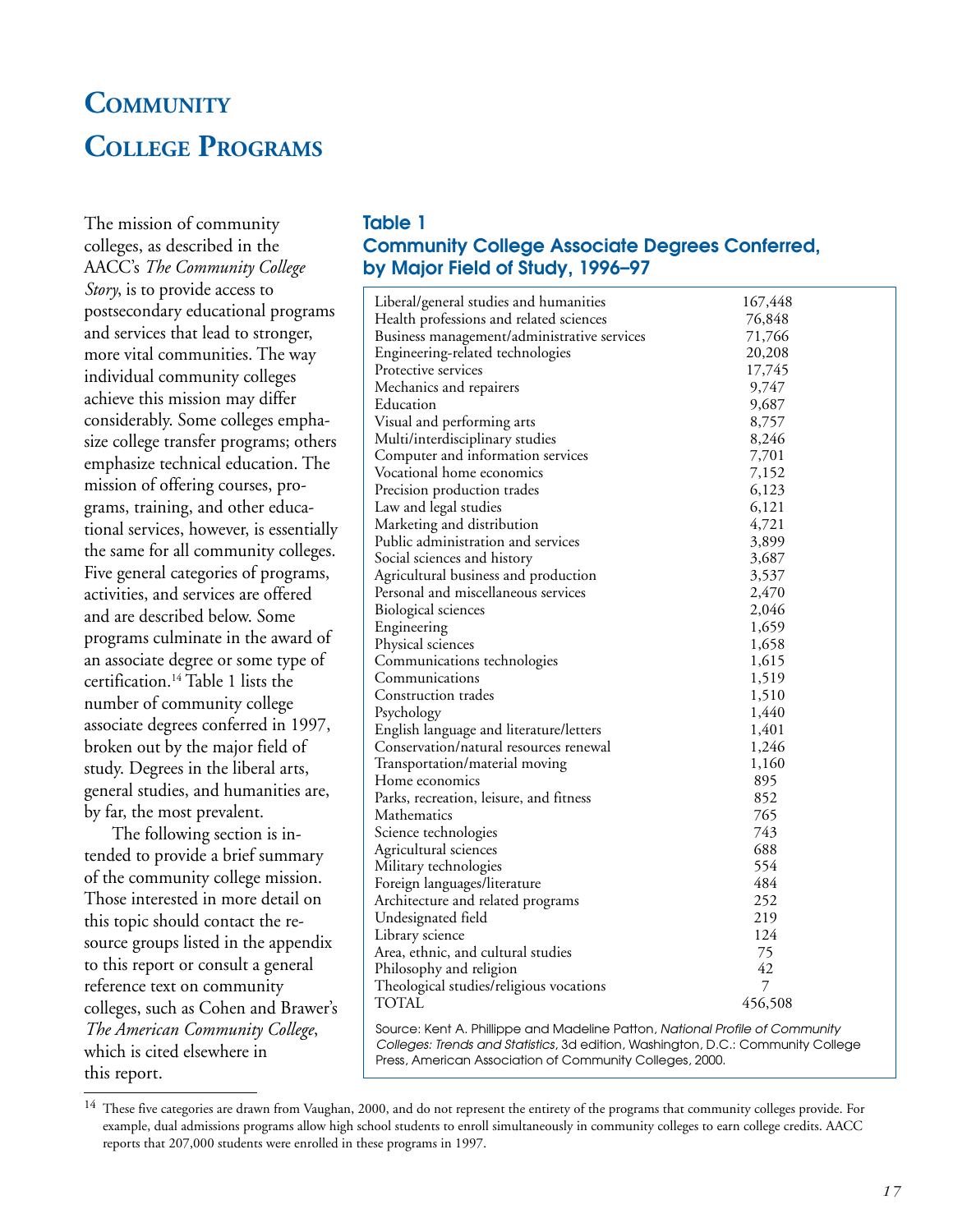### **College Transfer Programs**

Most of the nation's community colleges offer transfer programs in which students can complete the first two years of college at a community college and then transfer to a four-year institution. Students enrolled in transfer programs take courses almost identical to those they would take in a bachelor's degree program at a four-year college or university. Most of the courses are in the humanities, mathematics, sciences, and social sciences, and most transfer programs result in an associate degree. Transfer policies can vary widely across schools and are discussed later in this report.

### **Occupational/Technical Programs**

A mainstay of community colleges, occupational/technical programs are flourishing today to keep pace with the changing skills needed in the workplace. Once limited to teacher training, office skills, and agricultural training, today's programs include curriculums as diverse as early childhood education, office management, laser optics, medical and computer technologies, auto body repair, and fire science. Figure 12 shows the 20 programs that community college administrators considered "hot" at their campuses and the average starting salary for each. Technology and health care programs are "hot."

### **Figure 12 Community College "Hot" Programs and Average Salary, 1997**



Source: Kent A. Phillippe and Madeline Patton, National Profile of Community Colleges: Trends and Statistics, 3d edition, Washington, D.C.: Community College Press, American Association of Community Colleges, 2000.

\*Based on administrators' impressions of what programs were "hot" at their colleges and reported starting salary of graduates.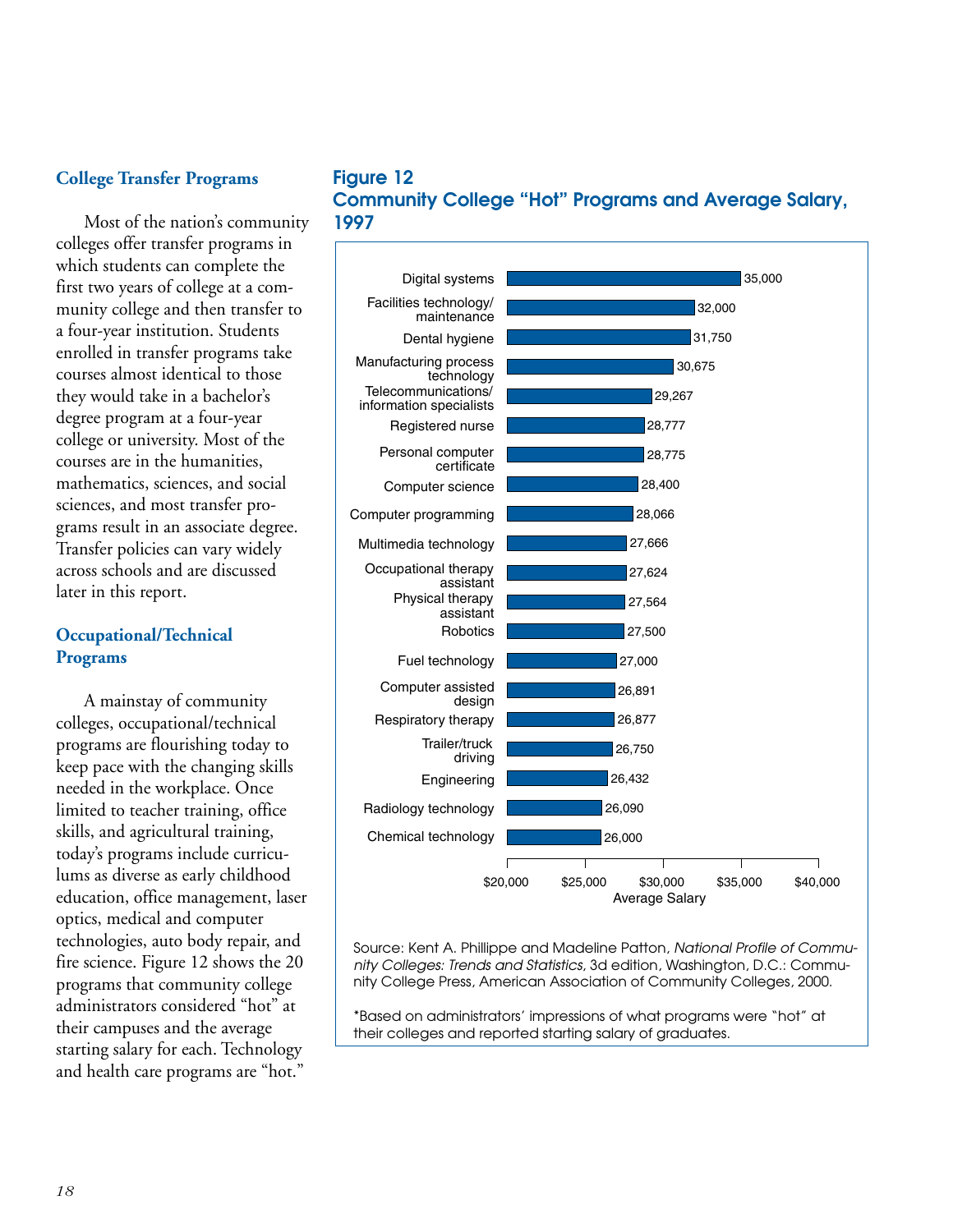### **Developmental Education**

Sometimes called compensatory education or remedial education, developmental education courses are designed to prepare students to enter college courses. The need for such help may be due to family background factors, poor prior educational preparation, a learning disability, language barriers, a long respite from formal education, or the need to prepare for a new career or job. Developmental education is a crucial part of the community colleges' commitment to access, student success, and serving the community.

### **Community Services**

Community colleges, as is implied by their label, must serve the needs of the community in which they reside. Sometimes referred to as continuing education, community service programs are the most flexible and broad area of community college offerings. Often paid for by the individual rather than by tax dollars, courses can range from hobby courses or automobile mechanics to training in computers or emergency medical treatment. The business community more and more looks to community colleges to provide skills training for workers and frequently contracts with the colleges to provide that training.

### **Support Services**

Finally, since community colleges are usually open-admission institutions, they have an ethical responsibility to help their students be successful. Students frequently require a variety of support services, including learning resource centers; academic, personal, and career counseling; information on financial aid and transfer programs; and writing programs.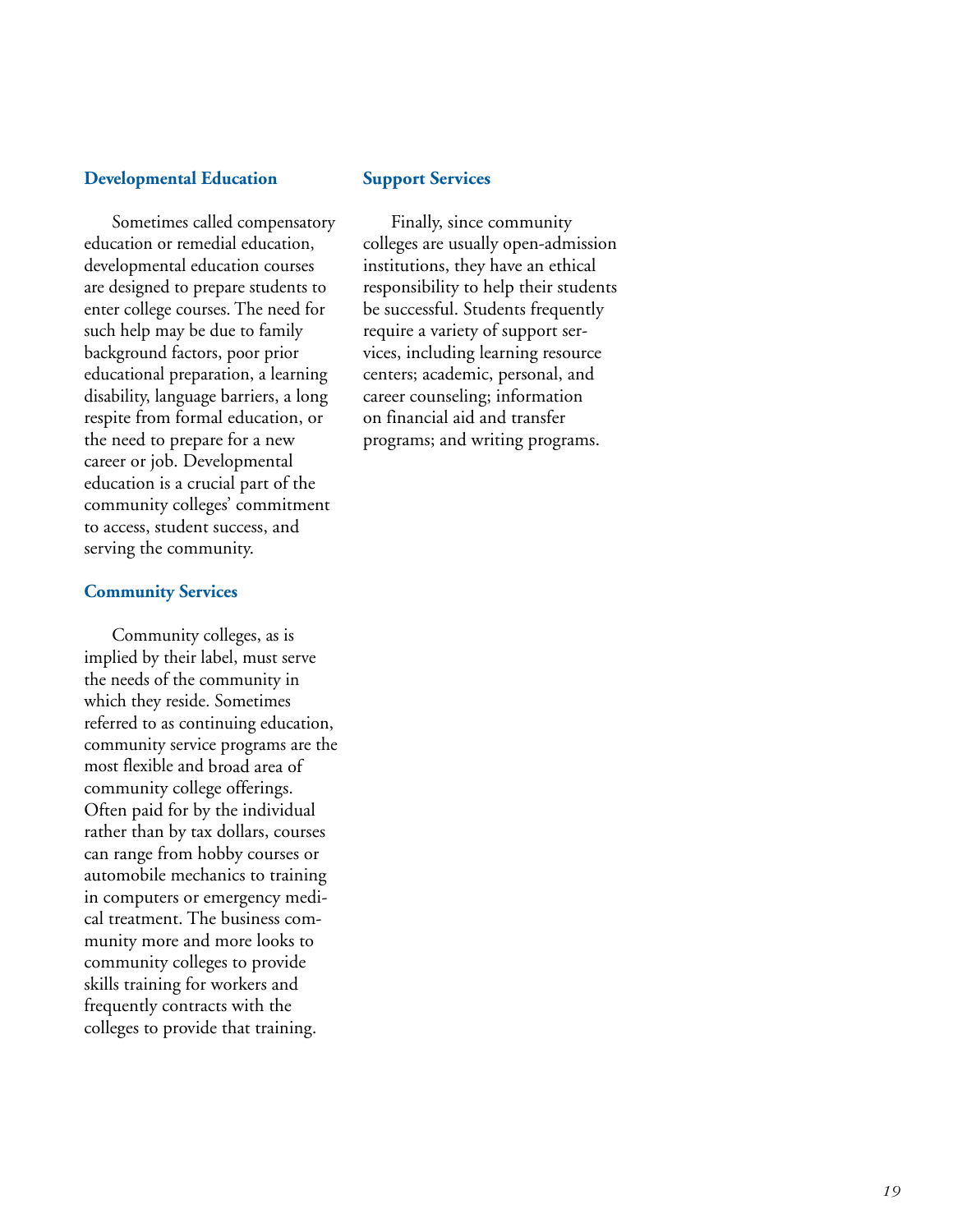## **TRANSFER AND ARTICULATION**

One of the many educational purposes served by community colleges is to provide a lower-cost way for students to complete lower-division requirements before transferring to a four-year institution to complete a degree. And while this is but one of many community college functions, it is one on which they have been frequently criticized. This section of the report examines some recently available data on student transfer and provides a brief overview of articulation.

### **The Transfer Function**

Some past research focussing on the success of community colleges in providing students an alternative route to the bachelor's degree has charged that the "community college is in crisis."<sup>15</sup> Dougherty concluded that:

*Baccalaureate aspirants are less likely to succeed if they enter a community college rather than a four-year college. This baccalaureate gap is only partially explained by the different characteristics of the two student bodies. It also arises from different*

*institutional characteristics of the community college that produce lower rates of persistence in the lower division, of transfer to the upper division, and of persistence in the upper division than is the case for four-year colleges.*

Dougherty's review points out that this finding is particularly distressing, since the community college has become the main gateway into higher education for many minority and workingclass students.

Another comprehensive review of the research on postsecondary opportunity provides somewhat of a different view.16 While the review finds that beginning at a community college lessens a student's chances of attaining a baccalaureate degree, it also concludes that for students who are socially and academically advantaged enough to attend fouryear schools, community colleges may be less-expensive yet successful alternatives to attaining their bachelor's degrees. This review also cites research that found that community college students who subsequently transferred to fouryear colleges and students who

entered four-year colleges directly from high school had an equal probability of attaining bachelor's degrees.<sup>17</sup>

Much of the criticism aimed at community colleges focuses on the alleged tracking of students away from baccalaureate degrees, often referred to as "cooling out." The charge is that the whole community college environment faculty, peers, curriculum, and so forth — combines to lower students' educational aspirations and plans (the "diverted dream").18 This is a particularly pernicious charge, since many of the affected students are from minority and disadvantaged backgrounds.

On the other hand, it has been suggested that differences in the clarity or certainty of plans between two- and four-year college students may be playing a role here. As pointed out earlier in this report, some researchers offer the possibility that many community college students may have unclear or undeveloped plans to begin with. For these students the community college experience may provide a relatively low-cost opportunity to explore postsecondary education options and give them a

<sup>15</sup> Kevin J. Dougherty, "The Community College at the Crossroads: The Need for Structural Reform," *Harvard Educational Review*, 61 (3), August 1991.

<sup>16</sup> Therese L. Baker and William Velez, "Access to and Opportunity in Postsecondary Education in the United States: A Review," *Sociology of Education*, Extra issue, 1996.

<sup>&</sup>lt;sup>17</sup> Valerie E. Lee, Christopher Mackie-Lewis, and Helen M. Marks, "Persistence to the Baccalaureate Degree for Students Who Transfer from Community College," *American Journal of Education*, 102, 1993.

<sup>18</sup> See, for example, Brint and Karabel, 1989.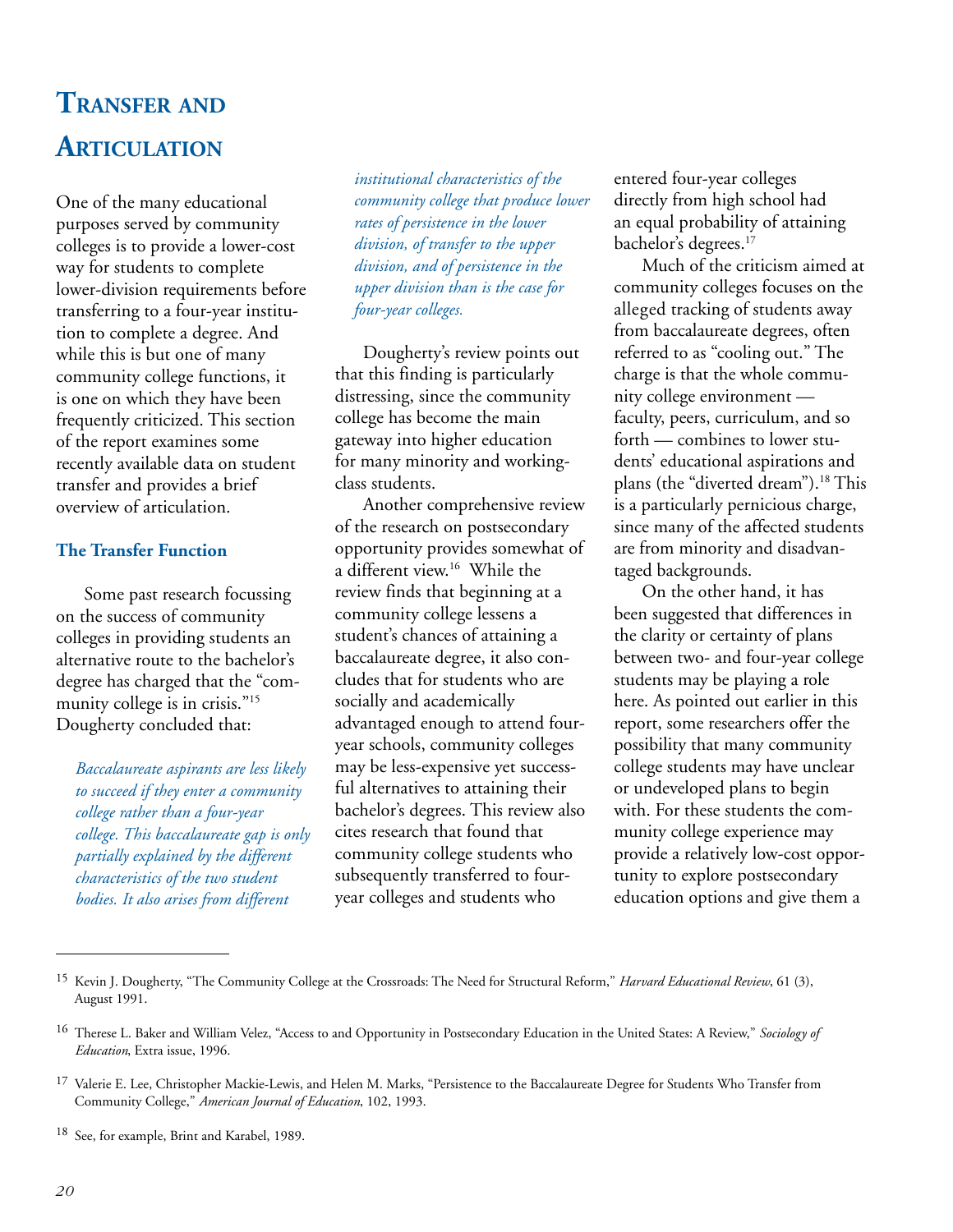chance to clarify their career and educational plans.19

Thus, trying to judge the effectiveness of community colleges in facilitating their students' transfer to four-year schools is complicated by definitional and methodological problems. Fortunately, a new database is available that overcomes some of these problems. The Beginning Postsecondary Students Longitudinal Study, conducted by the National Center for Education Statistics of the U.S. Department of Education, provides nationally representative, longitudinal data on students who entered college in 1989–90 and followed them through academic year 1993–94. This section of the report uses these data to discuss the transfer behaviors of beginning community college students.20

So where do students who begin their higher education studies in community colleges end up? First, it's important to remember that less than 20 percent of all postsecondary students meet Harold Hodgkinson's definition of "Joe College" — students from 18 to 22 years of age who are living in college housing and going to college full time. Second, nearly half of those students who started college in 1989 had enrolled at

more than one institution by 1994 — 33 percent attended two institutions and 12 percent attended three or more schools.<sup>21</sup> (For an analysis of this "swirling" in and out of higher education institutions and the variables that contribute to persistence in attaining a bachelor's degree, see Clifford Adelman, *Answers in the Tool Box: Academic Intensity, Attendance Patterns, and Bachelor's Degree Attainment*, U.S. Department of Education, June 1999.)

*Objective at Enrollment*. A well-known problem in calculating transfer rates from community colleges is figuring out how to differentiate students who intend to transfer from those who do not. The data used here have the advantage that base-year students were asked their degree intention at the time of enrollment. Of the beginning community college students surveyed in the NCES study, 25 percent said that they were aiming to attain a bachelor's degree. (This rate may be understated, since some articulation agreements focus on completing an associate degree. Therefore, some students who intend to transfer might say that they are aiming for an associate degree.) Fifty-four percent said they were working toward an associate degree,

13 percent toward a certificate, and 7 percent said they were not working toward a degree.

As shown in Figure 13, some community college beginners were more likely than others to identify themselves as prospective transfer students. Male students and younger students (under age 20) were more likely to be potential transfers. High socioeconomic status community college students were also more likely to intend to transfer. Figure 13 also shows that about one-third of Hispanic community college students indicated a desire to transfer. While this difference between Hispanic and White and Black students is not statistically significant, this large percentage is indicative of Hispanic students' heavy reliance on community colleges as a point of entry into higher education.

*Transfer to Four-Year Institutions*. Twenty-two percent of all community college beginners transferred to four-year institutions within five years of entering community college. The transfer percentage was much higher (39 percent), however, for those students who said that they intended to transfer (degree objective was a bachelor's degree or higher). Another 6 percent of

<sup>19</sup> Pascarella, 1999.

<sup>20</sup> Alexander C. McCormick and C. Dennis Carroll, *Transfer Behavior Among Beginning Postsecondary Students: 1989*–*94*, U.S. Department of Education, National Center for Education Statistics, June 1997.

<sup>&</sup>lt;sup>21</sup> U.S. Department of Education, National Center for Education Statistics, 1989–90 Postsecondary Students Longitudinal Study, Second Followup (BPS:90/94), Data Analysis System.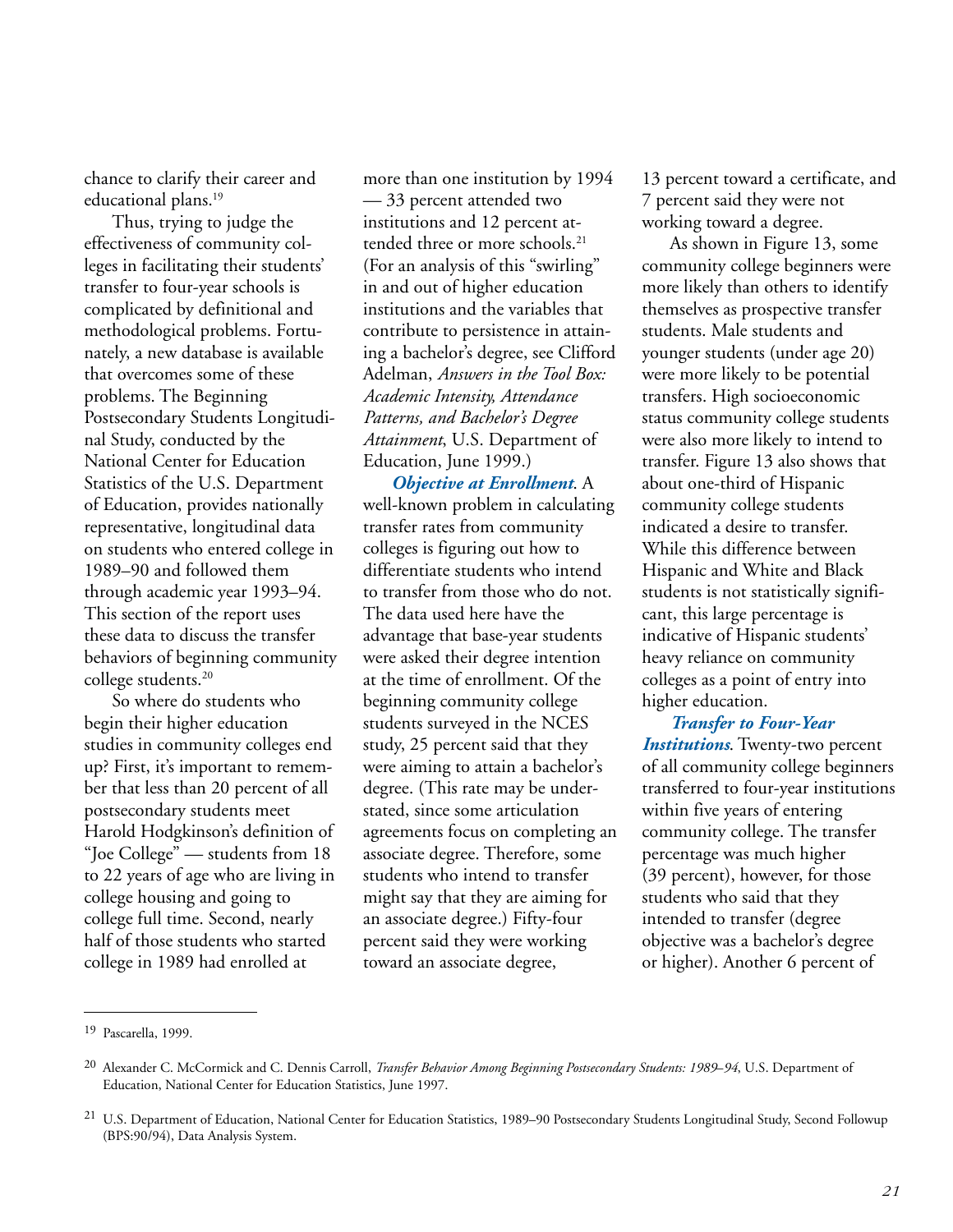### **Figure 13 Percentage of 1989–90 Beginning Community College Students Who Planned to Earn a Bachelor's Degree or Higher**





these potential transfers entered a four-year school after an intermediate transfer to another sub-baccalaureate school. In addition, 23 percent of community college starters who were aiming for an associate degree transferred to a four-year college. (This supports the notion that many students pursuing associate degrees actually plan to transfer.)

Thus, a reasonable estimate is that somewhere between one-quarter and one-half of beginning community college students who have plans for some type of degree eventually transfer to a four-year school.

Full-time prospective transfer students (students working toward a bachelor's degree) were twice as likely as part-time potential transfer students to transfer. Half of these

students transferred. Prospective transfer students who expected to complete an advanced degree also transferred at a higher rate than prospective transfers who expected a bachelor's degree to be their highest educational attainment.

Sixty-five percent of community college students who transferred to a four-year institution did not complete a degree before transferring, 34 percent completed an associate degree, and less than 1 percent obtained a certificate. Students aiming for an associate degree were more likely than students aiming for a bachelor's degree to attain an associate degree before transferring. Transferring students who were enrolled full-time during their first year were also more likely than part-timers to obtain an associate degree before transferring.

Community college beginners who transferred to four-year schools spent about 20 months at the community college, on average. This is similar to the time normally required for students to complete lower-level coursework at four-year institutions. Community college students who completed an associate degree spent more time at the community college than students who transferred without obtaining any credential.

Community college beginners who transferred to four-year institutions took an average of 21 months off between institutions. About one-third transferred within one year and about one-quarter took more than three years off.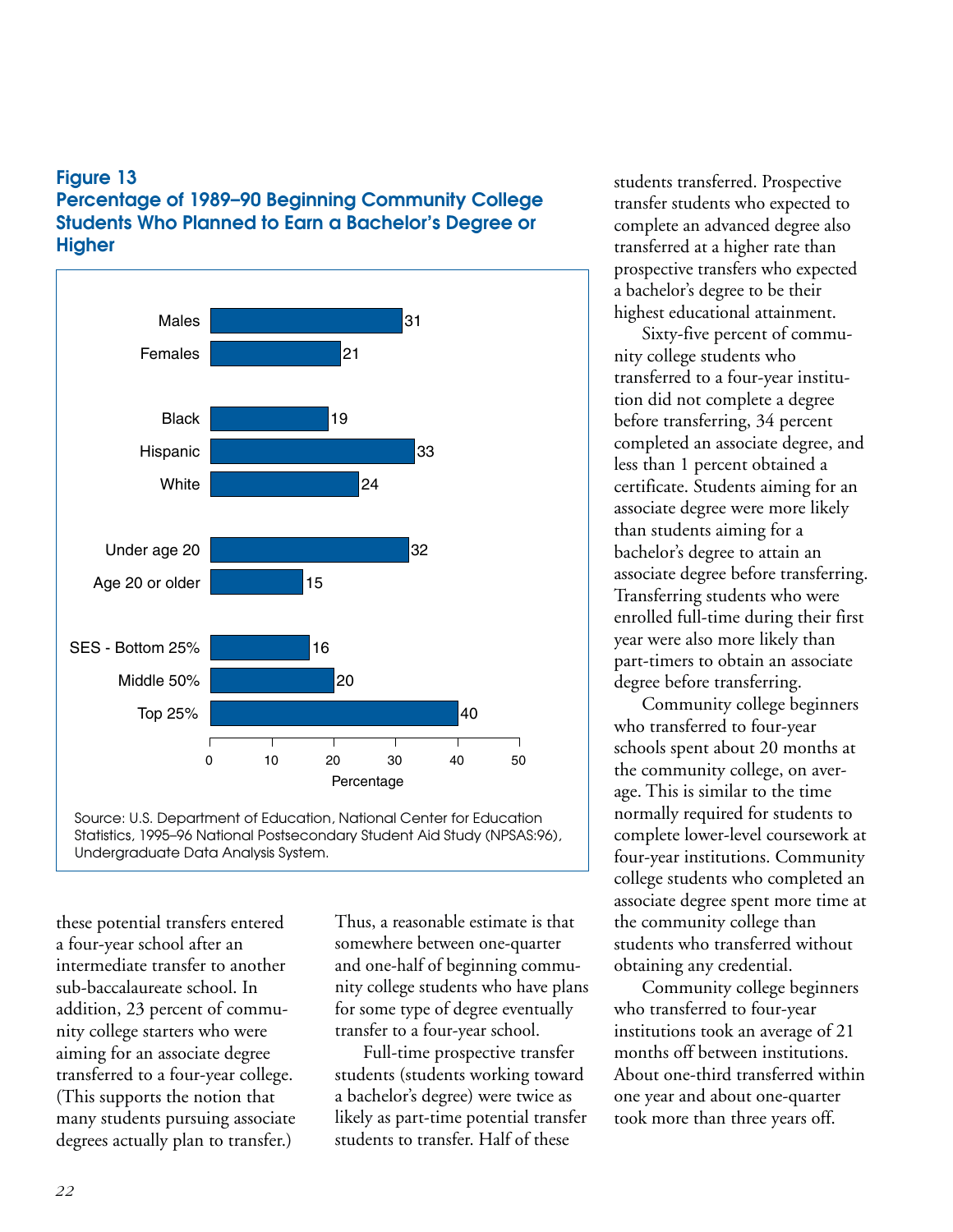### *Bachelor's Degree Attain-*

*ment.* The bottom line is that 26 percent of transfer students who entered community college in 1989 obtained a bachelor's degree by 1994. In addition, 44 percent were still enrolled in a four-year school at that time. This adds up to an overall persistence rate of 70 percent. This rate is equivalent to the persistence rate of students who begin at four-year schools or transfer between or among four-year schools (horizontal transfers).<sup>22</sup>

In summary, about 40 percent of prospective transfers were successful in transferring to a four-year school and persisted in college about as well as students who began at a four-year school.<sup>23</sup>

Prospective transfer students who completed an associate degree at a community college before transferring had a much higher bachelor's degree attainment rate than their classmates who transferred without any credential. This may be explained by the fact that associate degree completers were more likely to transfer credits, which would accelerate degree completion.

Students who transferred with an associate degree may have been better prepared for the transition, or they may have encountered fewer obstacles along the path.

Finally, a more sophisticated analysis of the data (regression

analysis) by NCES revealed that enrollment status was the most important factor in transfer behavior. The likelihood of transfer was nearly twice as high for students enrolled full time in the first year than for part-time students of comparable gender, age, socioeconomic status, educational expectations, and degree goals.

NCES suggests that administrators and policymakers concerned with the transfer function should devote special attention to the needs of part-time students who make up the majority of community college students. These needs include access to transfer-oriented classes and counseling that accommodate work schedules, and access to faculty outside of class.

### **Articulation**

The most pervasive and longlived issue in community colleges is the extent to which their courses are accepted by the universities. Articulation agreements (sometimes written into state education codes), interinstitutional standing committees, and policy statements that date from the earliest years of the community colleges to the most recent — all attest to the importance of transferability.

Cohen and Brawer define "articulation" as the movement of students — or, more precisely, the students' academic credits — from one point to another. Articulation is not a linear sequencing or progression from one point to another. It covers students going from high school to college; from two-year colleges to universities and vise versa; double-reverse transfer students, who go from the two-year college to the university and then back again; and people seeking credit for experiential learning as a basis for college and university credit. The concept includes admission, exclusion, readmission, advising, counseling, planning, curriculum, and course and credit evaluation. More recently, rather than following a linear progression through higher education institutions, students have tended to "swirl," dropping in and out of community colleges and universities, taking courses in both types of institutions at the same time, and transferring frequently between the two.<sup>24</sup>

This fluidity complicates the matter of understanding articulation policy, which was traditionally a one-way street with the rules dictated by the four-year schools. Past research has found that in most cases, transfer negotiations are conducted between institutions, mostly on a case-by-case basis. Frequent problems include

<sup>&</sup>lt;sup>22</sup> Research reported by Pascarella also suggests that students planning to earn a bachelor's degree who start out at community colleges are about 15 percent less likely to complete the degree in the same period of time as similar students who start at four-year institutions. One could argue, however, that student degree plans are often unclear or undeveloped and that students who actually transfer are the better measure of degree attainment.

<sup>&</sup>lt;sup>23</sup> NCES points out, however, that beginners and horizontal transfers at four-year institutions had higher rates of bachelor's degree attainment.

<sup>24</sup> Cohen and Brawer, 1996.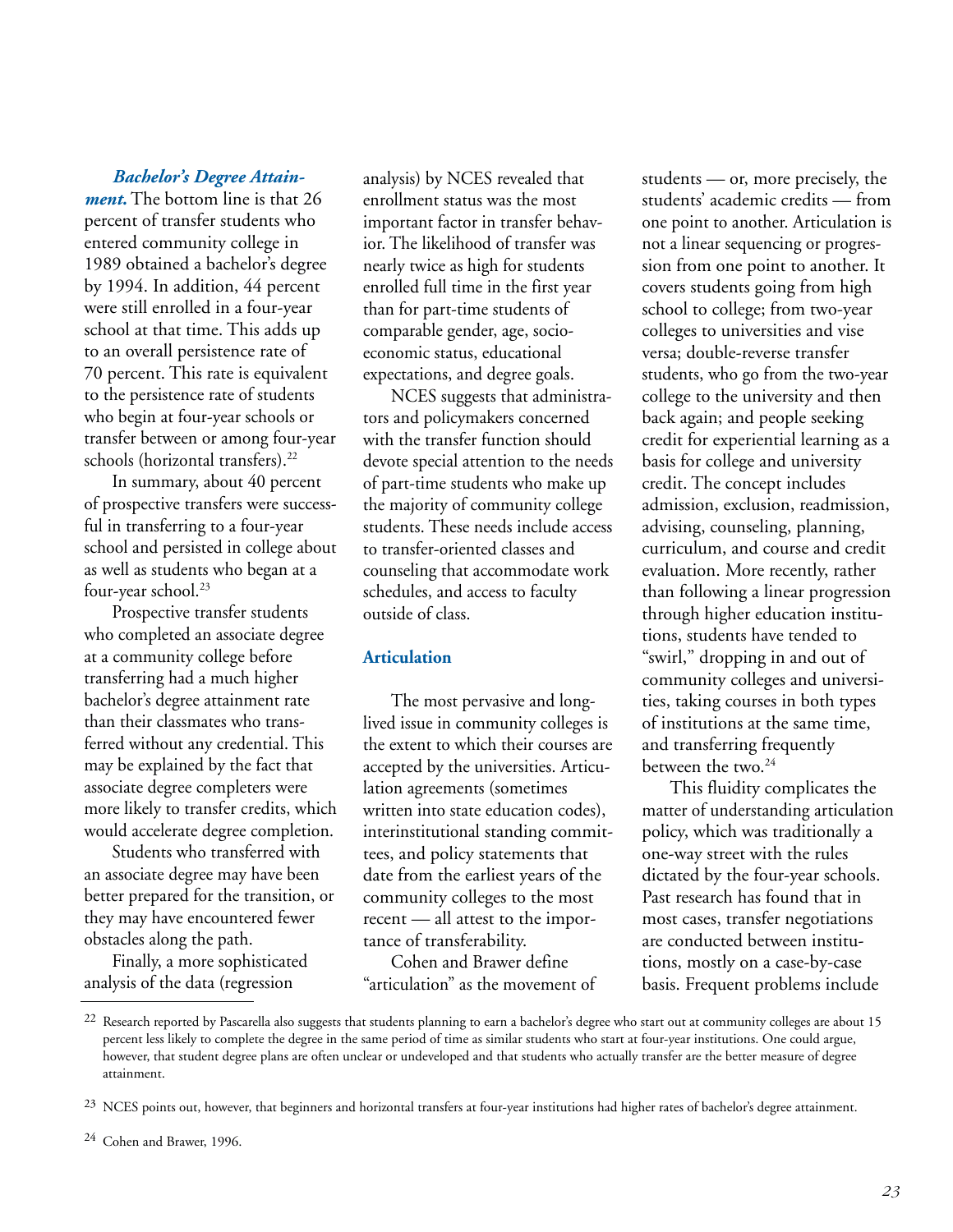deciding which courses would be accepted, students' access to their desired majors, and insistence by the four-year institution that they be the primary judge of whether to grant transfer credit.25

Cohen and Brawer go on to conclude that where formalized articulation agreements do exist, they are usually brought about through the intervention of state boards of education. Several states negotiate agreements on a common core of general education courses; these agreements must be renegotiated periodically. In an attempt to capture and describe this diversity, a Policy Paper prepared by the Education Commission of the States (ECS) notes the following:

- $\blacksquare$  Since the 1960s, state involvement in articulation agreements has increased, but no single model as been pursued. Traditionally, agreements have been voluntary. Both Hawaii, where community colleges are part of the state university system, and California, where they are not, use agreements between the two- and four-year sectors.
- Florida, Georgia, Illinois, Massachusetts, Nevada, Rhode Island, South Carolina, and Texas have legislated policies that specify curriculums and examinations, including a

common course-numbering system and/or a core general education curriculum.

- The Illinois Articulation Initiative is a recent state initiative to improve articulation. Students who take the specified package of coursework are assured their credits will satisfy the general education requirements at the institution to which they transfer.
- Dual admissions programs adopted by institutions in Ohio, New Jersey, and other states have the potential to increase the number of community college students who graduate with an associate degree.<sup>26</sup>

Dual admissions agreements are specialized transfer agreements that guarantee admission and transfer of credits to specific fouryear colleges and universities. Mercer County Community College, for example, has dual admissions agreements with six New Jersey colleges. Each requires completion of a specified program and a minimum grade point average, which varies by institution and program. A description of these agreements and programs are provided in the appendix to this report as examples.

The ECS concludes that, to be effective, articulation policies and practices must involve a network

of constituents from the state to the university to the community college to the high school. The ultimate test is getting community college students (who desire a degree) successfully through to the university. State directives, though necessary and important, may be limited in their effect and difficult to carry out. On the other hand, state-encouraged and state-supported actions instituted at the system or institutional level may prove more effective overall. Some of the options include:

- Streamline articulation  $-$  make community colleges and fouryear colleges partners in establishing policies, and integrate the articulation system into the state higher education system.
- **Promote collaboration among** high schools and two- and fouryear institutions.
- **Foster curriculum development** by faculty at both levels of institutions.
- Bolster student support services, including counseling and financial aid.
- Build technical support for student information systems.
- **Provide for research and evalua**tion on the effectiveness of transfer and articulation.27

<sup>25</sup> Cohen and Brawer, 1996.

<sup>26</sup> Tronie Rifkin, *Improving Articulation Policy to Increase Transfer*, ECS Policy Paper, Education Commission of the States, September 1998.

<sup>27</sup> Rifkin, 1998.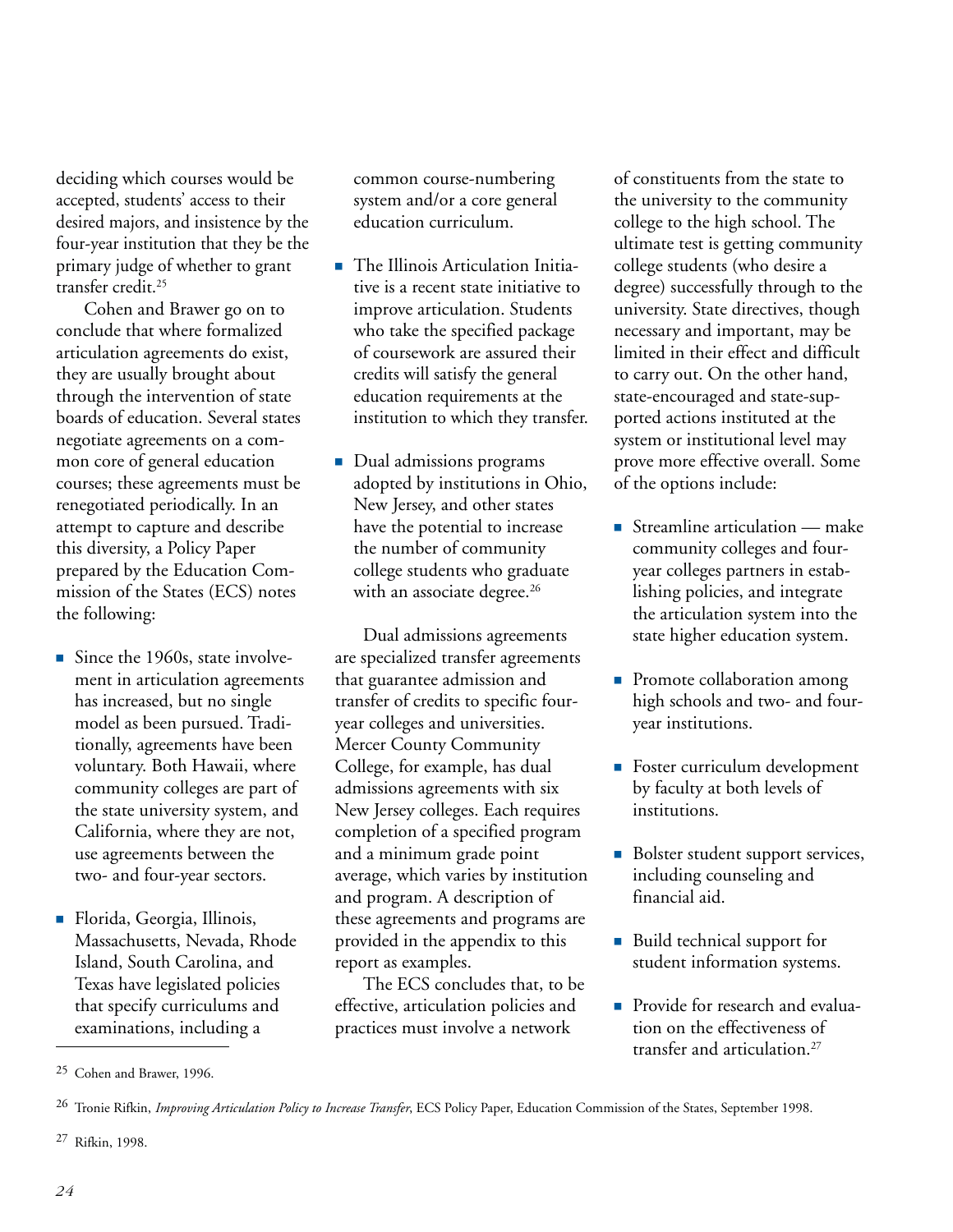## **EXAMINING THE IMPACT AND EFFECTIVENESS OF THE COMMUNITY COLLEGE**

This report has reviewed some of the data that attest to the importance of the role the community college plays in the higher education system. Until recently, however, there was limited information or data available on the effectiveness of these institutions. In a recent issue of *Community College Journal*, Ernest T. Pascarella provides a succinct summary of the small but steadily growing body of evidence on the impact community colleges have on students. His analysis suggests that the evidence is more complex than has been realized, and is summarized below.

- There is some evidence, although hotly debated, that community college attendance has a dampening effect on attaining a bachelor's degree.
- **Evidence suggests that when** community college students transfer to four-year colleges and complete their bachelor's degrees, they are about as competitive in the labor market as similar students who start at four-year colleges.
- **Evidence suggests that commu**nity colleges may have cognitive and developmental effects on their students similar to the effects that four-year colleges have on their students.
- Community college attendance can give some students a chance to transfer into schools that are more selective than the schools they could have enrolled in directly from high school. This is particularly true for lowincome students who did not perform well in high school.
- Community college degrees or credentials, in and of themselves, provide substantial economic advantages over a high school degree.
- **Since community colleges are** considerably less expensive than four-year colleges, they can provide a more affordable way for substantial numbers of students to obtain the first two years of postsecondary education, with little differential effect on their intellectual development or competitiveness in the market place.

Pascarella concludes that the available body of evidence supports neither the critics nor the ardent supporters of the community college system. As with the results

of much social science research, the reality appears to fall somewhere in between the views espoused by each side.28

Another comprehensive review of the research evidence also provides support for the community college mission. This research synthesis, conducted by the National Library of Education, found that community colleges were a more effective alternative than four-year colleges for many students. The report concluded that high school students of modest ability or uncertain motivation who are thinking of enrolling in a four-year college, especially in a liberal arts major, would be well advised to instead consider enrolling in a community college or occupational training program such as those offered by the military. A lower-achieving high school graduate who chooses one of these options would reduce his or her (already low) chances of getting a bachelor's degree but would probably realize the same cognitive development gains and the same or greater earnings at less cost and with less debt.<sup>29</sup>

The next section of this report takes a look at some of the issues that community colleges will face as the new century unfolds. It includes information on demographic trends and on the future educational requirements of jobs.

<sup>28</sup> Pascarella, 1999.

<sup>29</sup> David Boesel and Eric Fredland, *College for All? Is There Too Much Emphasis on Getting a 4-Year College Degree?* U.S. Department of Education, National Library of Education, January 1999.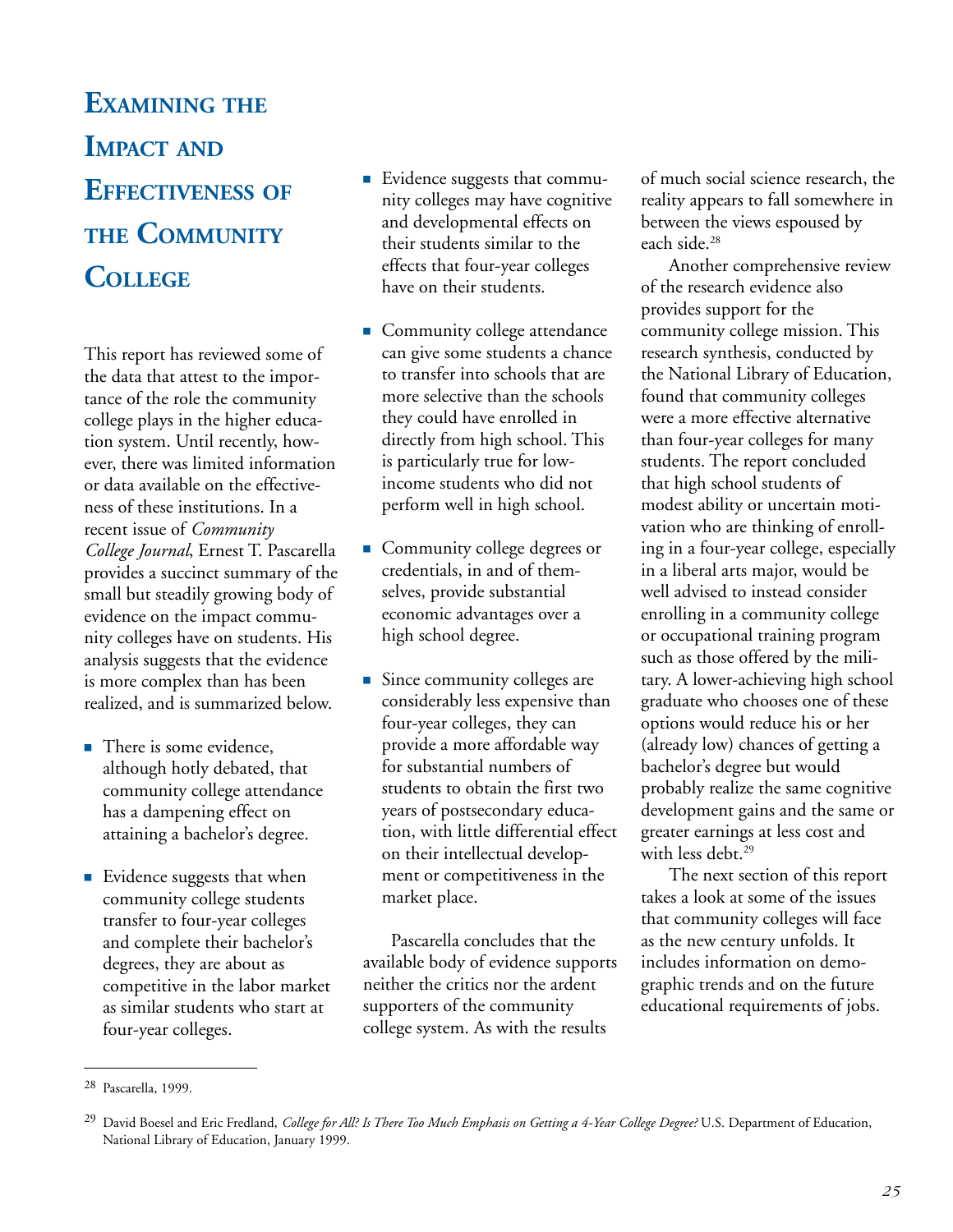## **A LOOK AHEAD**

The demand for community college education and training in the years ahead will likely increase both for demographic and economic reasons. The post-industrial workforce, with its emphasis on adaptable skills, problem-solving ability, and technological savvy, will have education and training requirements that match up well with the strengths of the modern community college. This section of the report examines some data that demonstrate these demands.

Anthony Carnevale has outlined five crucial roles that community colleges will play in the new economy and in the new multicultural America:

- The minimum educational qualification for access to good jobs
- The stepping stone to bachelor's and graduate degrees
- The pivotal education institution in the nation's job training and retraining system
- The primary education provider for the least advantaged
- The first chance at American higher education for the surging immigrant population $30$

### **Figure 14**

**Average Annual Earnings (in 1977 Dollars) by Educational Attainment, 1975 to 1997**



Source: Kent A. Phillippe and Madeline Patton, National Profile of Community Colleges: Trends and Statistics, 3d edition, Washington, D.C.: Community College Press, American Association of Community Colleges, 2000.

According to Carnevale, the "baby boom echo" of traditional-age college students is expected to peak at 16 million in 2015, an increase of about 3 million students over 1995 levels. The largest growth in this cohort will come from students from racial and ethnic minorities. The number of African American undergraduates will grow to 2.1 million, an increase of 23 percent over 1995 levels. Undergraduate participation by Asian American and Hispanic students will grow even faster, with growth rates of almost 50 percent and 73 percent, respectively. Community colleges have

traditionally been a starting point for postsecondary education and training for many minority students, and this will likely continue.

Another reason for the sustained importance of community colleges in the future is the widespread recognition that postsecondary education is strongly associated with income. Figure 14 shows the average annual earnings for the past 20 years, expressed in constant 1997 dollars, for individuals grouped by educational level. The relationship is strong and clear — on average, individuals with more education make more money. In 1997, individuals

<sup>30</sup> Anthony P. Carnevale, *Community Colleges and Career Qualifications*, New Expeditions White Paper, *www.aacc.nche.edu/ initiatives/newexpeditions/White\_Papers/marketwhite.htm*.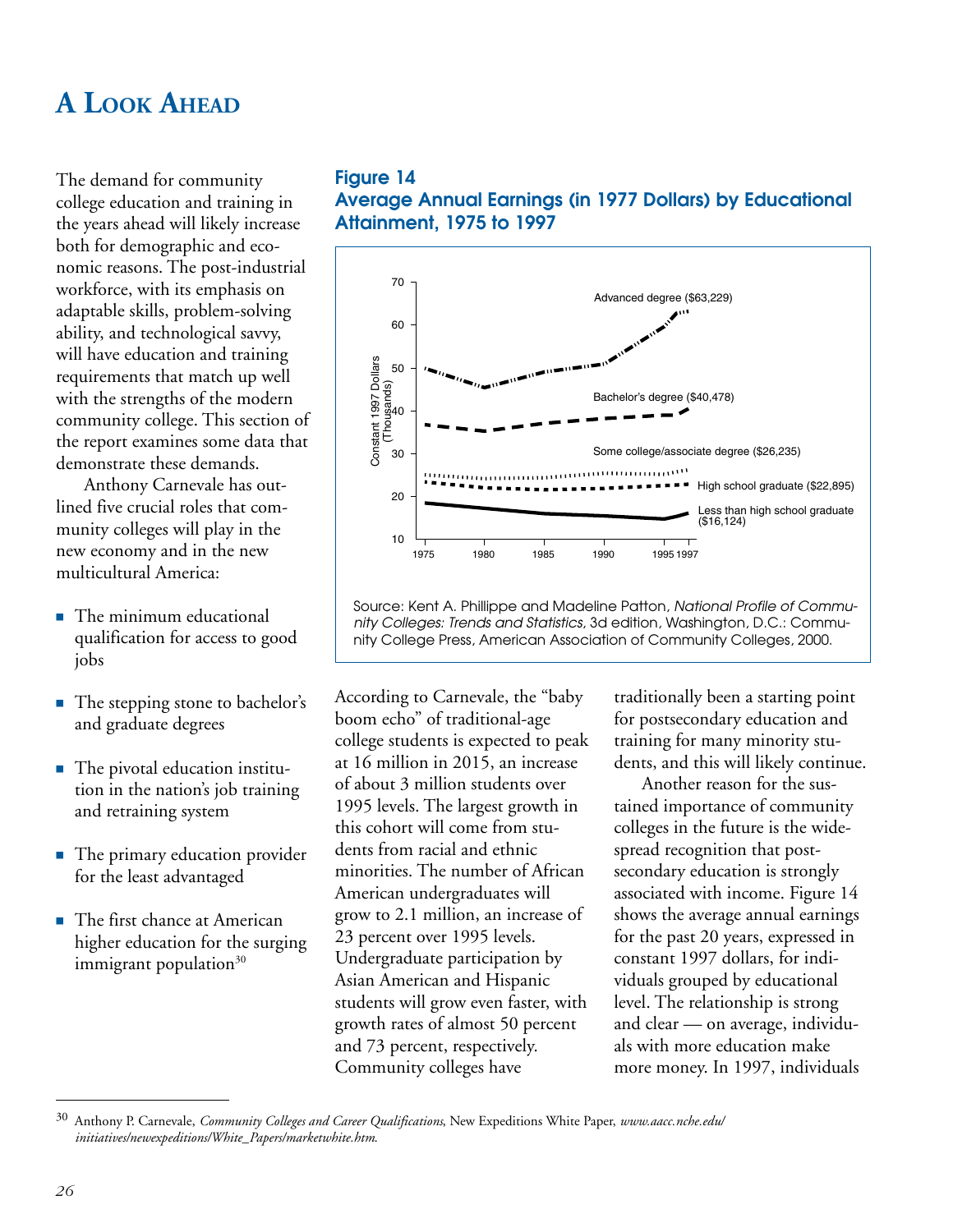with a bachelor's degree earned an average of \$40,478, compared to \$26,235 for individuals with some college or an associate degree, \$22,895 for high school graduates, and \$16,124 for individuals with less than a high school diploma.

In addition to providing wellpaying jobs in technology and health-care fields, community colleges provide the initial higher education for those going on to attain bachelor's and advanced degrees. It's also noteworthy, in looking at Figure 14, that the income lines for individuals without any college education are flat or falling. It's quite possible that these differences will widen in the future, increasing the importance of obtaining education beyond high school.

In addition, based on several analyses, Ernest Pascarella found that men with an associate degree had an average advantage of about 18 percent over the annual earnings of men with a high school diploma. For women the effects were greater — about 26 percent. Evidence also suggests that there is a greater economic return to completing a specific coherent program of study (obtaining an associate degree or credential) than in taking two years' worth of community college courses without completing a credential.<sup>31</sup>

Another key set of information relevant to assessing the future importance of the community college system pertains to the educational requirements of jobs and how these educational requirements may change in the future. Figures 15, 16, and 17 summarize data that get at this issue. These

data are collected by the Bureau of Labor Statistics and include the change in employment trends between 1996 and 2006 and the number of total job openings occurring between these two time periods.32 This latter measure, in addition to measuring employment growth, measures the need to

### **Figure 15 Percentage Distribution of Employment by Education and Training Category, 1996 and 2006**



<sup>31</sup> Pascarella, 1999.

<sup>&</sup>lt;sup>32</sup> The data discussed in this section on the educational requirements of jobs are from George T. Silvestri, "Occupational Employment Projections to 2006," *Monthly Labor Review*, 120 (11), November 1997.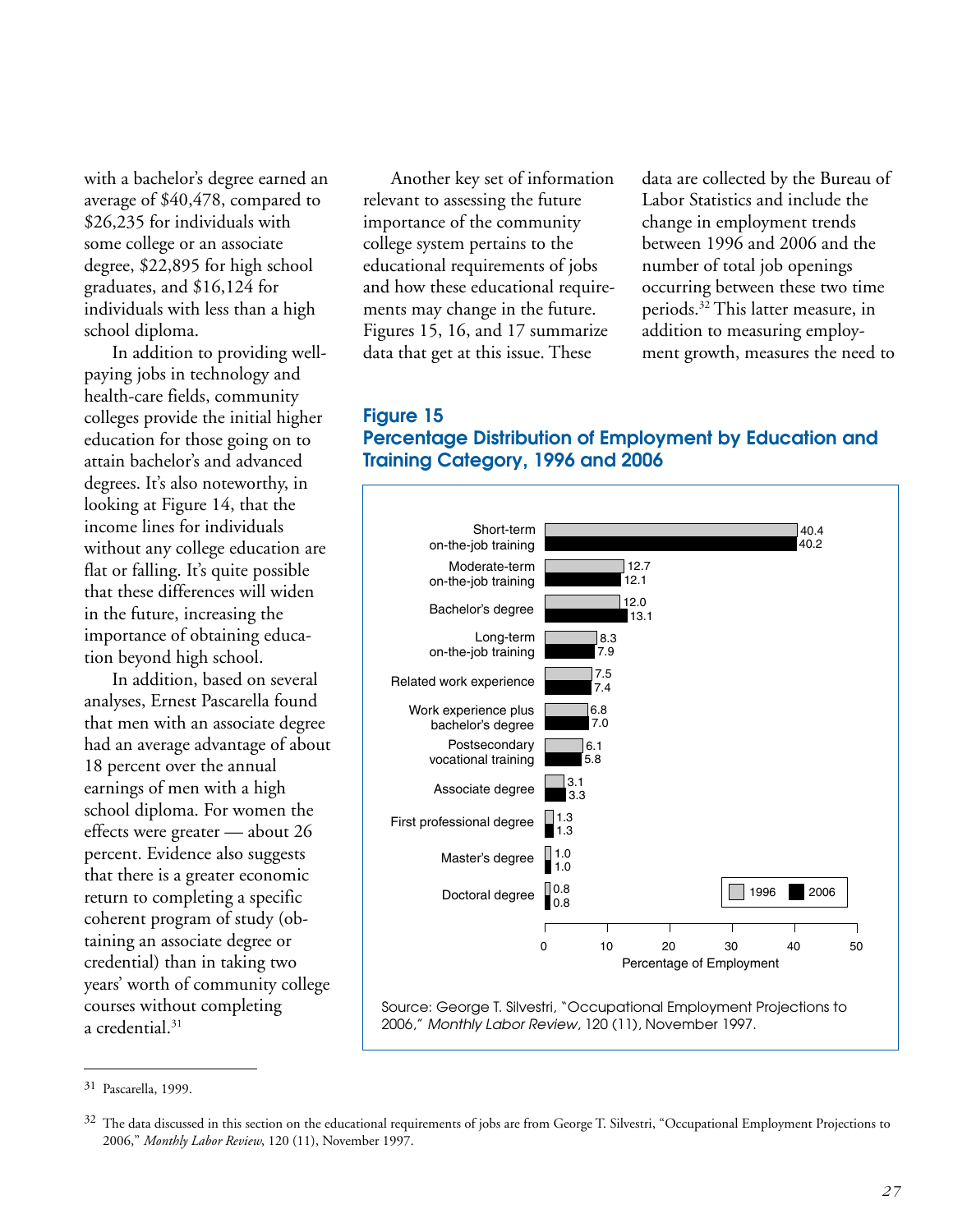



replace workers who leave their jobs to enter other occupations, retire, or leave the labor force for other reasons.<sup>33</sup>

It's important to recognize that there are several ways to look at this issue. Figure 15 shows the distribution of jobs in 1996 and 2006 by the education and

training required. Two points are apparent. First, the distribution of employment by education and training category changes very little between 1996 and 2006. Second, an overwhelming proportion of jobs requires less than a college degree. Only about three out of 10 jobs in 1996 required any

postsecondary training. The largest education and training category is short-term on-the-job training, in which workers can learn job skills in a few weeks or less. Accounting for 40 percent of employment, the most common occupations in this category are operators, fabricators, and laborers; and administrative support occupations, including clerical. These workers had the lowest average wages of all the groups. By this measure, at least, most jobs don't require any postsecondary education.

If we look at where the jobs are growing, however, the picture changes. Figure 16 shows the percent change in employment between 1996 and 2006 by the same education and training categories. As shown, the largest increase in employment (25 percent) will be in jobs that require a bachelor's degree, followed closely by jobs that require other higher education, including associate degrees (22 percent growth). All of the jobs requiring at least an associate degree are projected to grow faster than average over this 10-year period, and also to grow faster than jobs requiring less education and training. About half of the fastestgrowing jobs required more than a high school education, and the top three require at least a bachelor's degree — database administrators, computer support specialists, and all other computer scientists;

<sup>33</sup> For more in-depth information on the educational requirement of jobs, see Paul E. Barton, *What Jobs Require: Literacy, Education, and Training, 1940 – 2006*, Policy Information Report, Policy Information Center, Educational Testing Service, January 2000.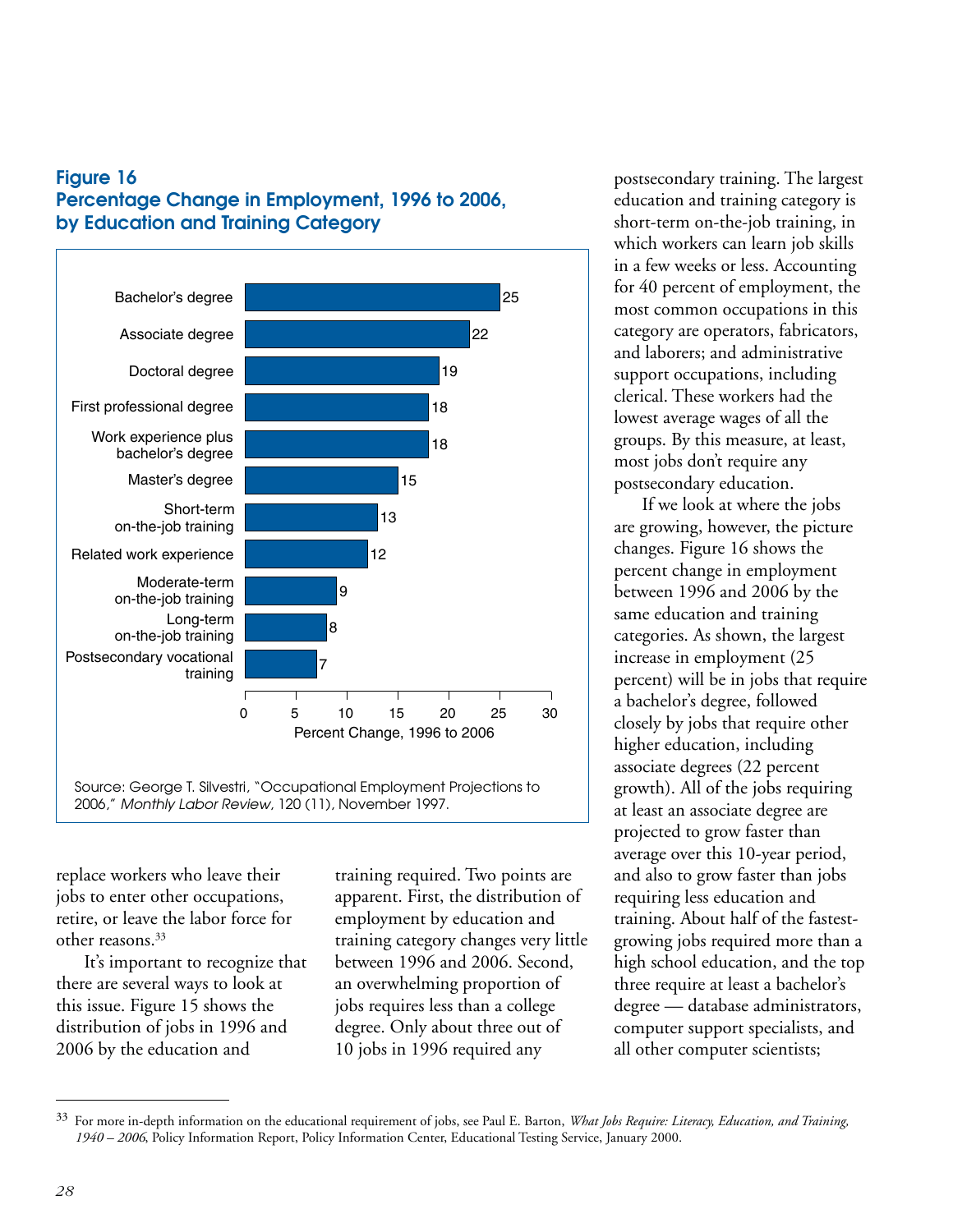computer engineers; and systems analysts.

Finally, Figure 17 looks at total job openings between 1996 and 2006. This measure recognizes both employment growth and net replacement needs. The most growth is in jobs requiring shortterm on-the-job training, accounting for 22 million job openings. Next are jobs requiring a bachelor's degree, accounting for 7.3 million jobs. When we total up the jobs requiring at least some postsecondary education or training we come up with a little over 16 million jobs, or about onethird of all job openings.

When we factor the wage differentials for jobs by education and training categories into the data described above, we can reach several conclusions. First, while the economy is producing (and will continue to produce) many jobs that don't require any postsecondary education, those jobs are at the bottom of the earnings ladder. In addition, those jobs are growing slower than jobs that require more education. While employers will continue to require employees with all levels of education and training, those with the most education and experience will do better in the job market, both in terms of career options and pay.

### **Figure 17 Total Job Openings Due to Growth and Net Replacements, 1996 to 2006, by Education and Training Category**

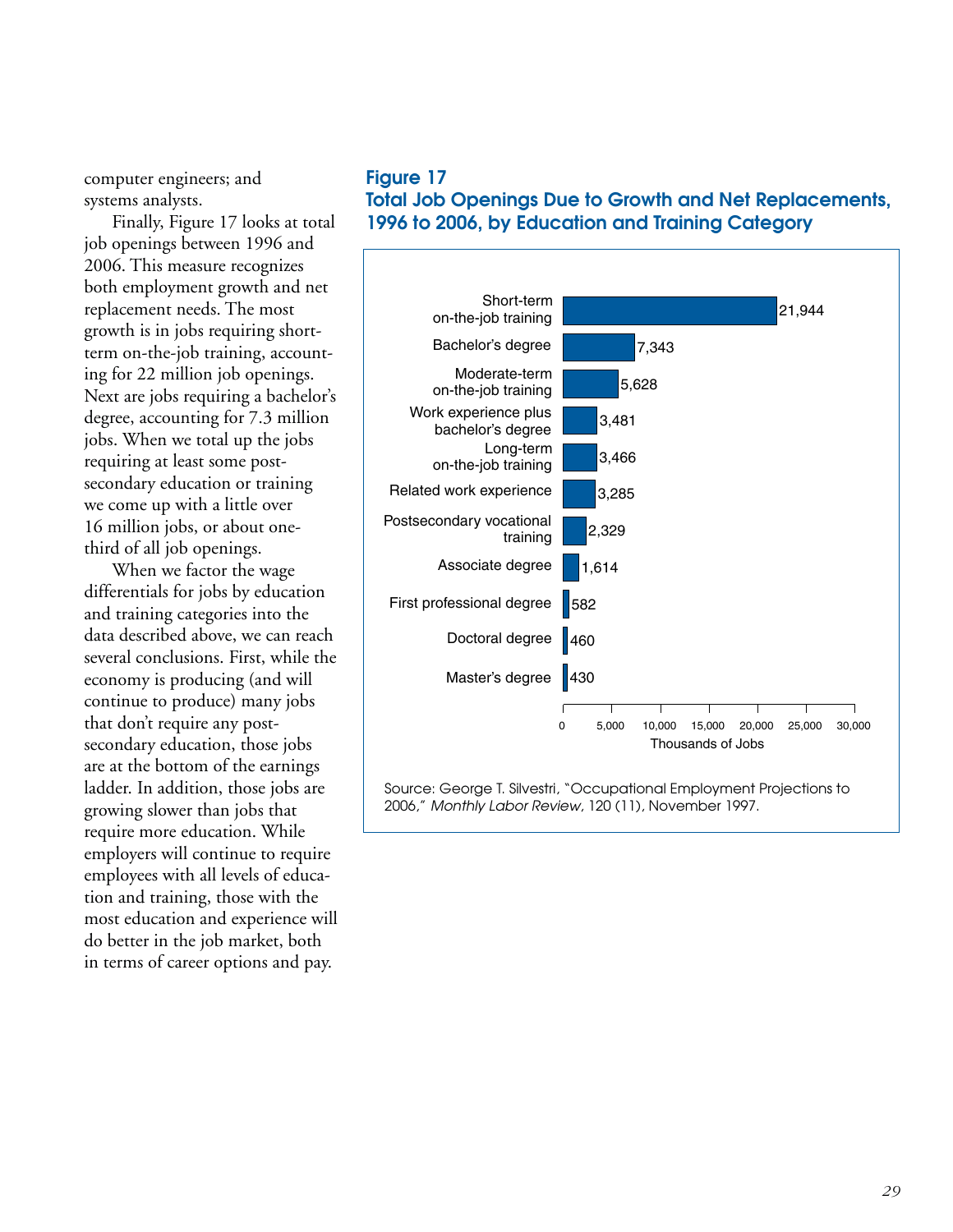## **CONCLUSIONS**

The community college plays a large and important role in the country's system of higher education, especially for the more disadvantaged portions of American society. Community college programs span a wide range of functions and fields, providing the first two years of college to potential college graduates, occupational training to aspiring workers, economic development activities to communities, workforce training and retraining for corporations, and educational recreation to many citizens.

While community colleges historically have been criticized on a number of fronts, many successful college graduates have community college credits on their transcripts, and many workers reap the economic benefit of an associate degree or occupational training program.

Unfortunately, many graduating high school students come to the community college door unprepared for college. On one hand, community colleges allow students a "second chance." As a result, much community college curriculum is remedial in nature. On the other hand, the availability of such a "second chance" sends the wrong message to students many believe that they can attain their goals for higher education

without doing any work in high school. It is clear that our educational system needs better alignment and articulation, kindergarten through college. Each part of the system needs to do a better job of informing students of what is required and expected of them. Efforts like "tech-prep" and "2+2" programs that blend high school and college are examples of approaches that allow students to see the relevance of their studies to the world of work.

As the community college system turns 100, demographic and economic trends would appear likely to increase its vigor. A new wave of youth, many from racially and ethnically diverse backgrounds, as well as many from foreign shores, offer an expanding base of potential clients. As "democracy's colleges," their policy of open access will provide continued opportunity to those who wish to take advantage of it.

The widely recognized economic benefit of education beyond high school will also work to the advantage of the community college. Along with providing the first two years of college, its tradition as a provider of workforce training in growing fields like information technology and health care services will continue to be important.

Of course, we are entering a time of rapid change in the way that education is delivered, especially to nontraditional learners. On the cautionary side, community college leaders are recognizing challenges from outside the system to redesign community colleges so they can move with, and ahead of, change. A paper prepared for the New Expeditions Project (described in the next section of this report) by Richard Alfred and Patricia Carter considers four pervasive forces at work inside and outside community colleges that must be addressed. These include students with changing needs and expectations, new competitors, evolving technology, and the drive for performance and accountability.34

While its place in the history of American higher education is assured, the future success of the community college system will depend on how it adapts to the changing needs of society. If history is any indication, community colleges will adapt and thrive.

Cohen and Brawer provide a fitting close.

*Perhaps community colleges should merely be described as untraditional. They do not follow the tradition of higher education as it developed from the colonial colleges*

<sup>&</sup>lt;sup>34</sup> See Richard Alfred and Patricia Carter, *Contradictory Colleges: Thriving in an Era of Continuous Change*, paper prepared for the New Expeditions Project, *http://www.accc.nche.edu/initiatives/newexpeditions/White\_Papers/marketwhite.htm.*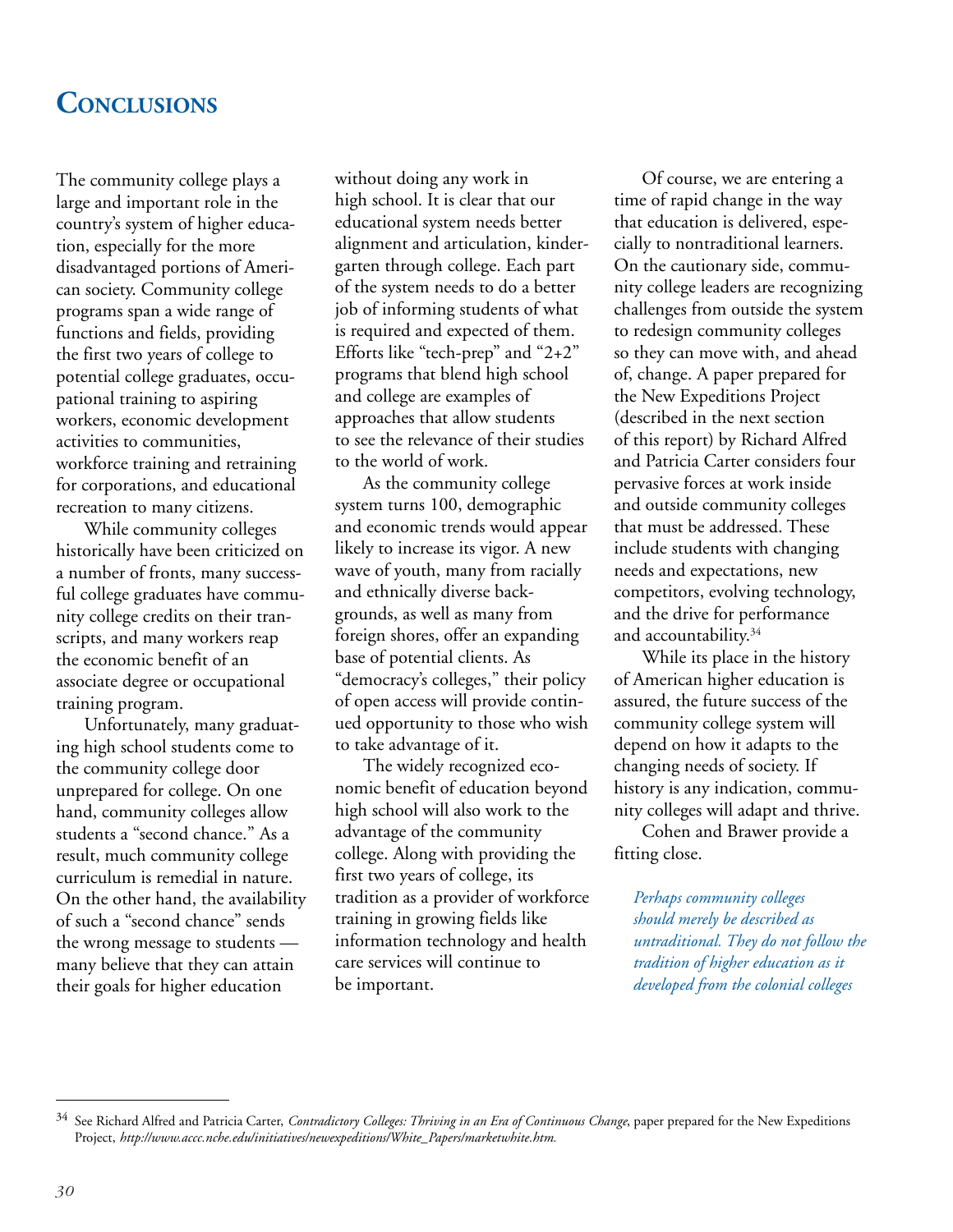*through the universities. They do not typically provide the students with new value structures, as residential liberal arts colleges aspire to do. Nor do they further the frontiers of knowledge through scholarship and research training, as in the finest traditions of the universities. Community colleges do not even follow their own traditions. They change frequently, seeking new programs and new clients. Community colleges are indeed untraditional, but they are truly American because, at their best, they represent the United States at its best. Never satisfied with resting on what has been done before, they try new approaches to old problems. They maintain open channels for individuals, enhancing the social mobility that has characterized America; and they accept the idea that society can be better, just as individuals can better their lot within it.35*

<sup>35</sup> Cohen and Brawer, 1996.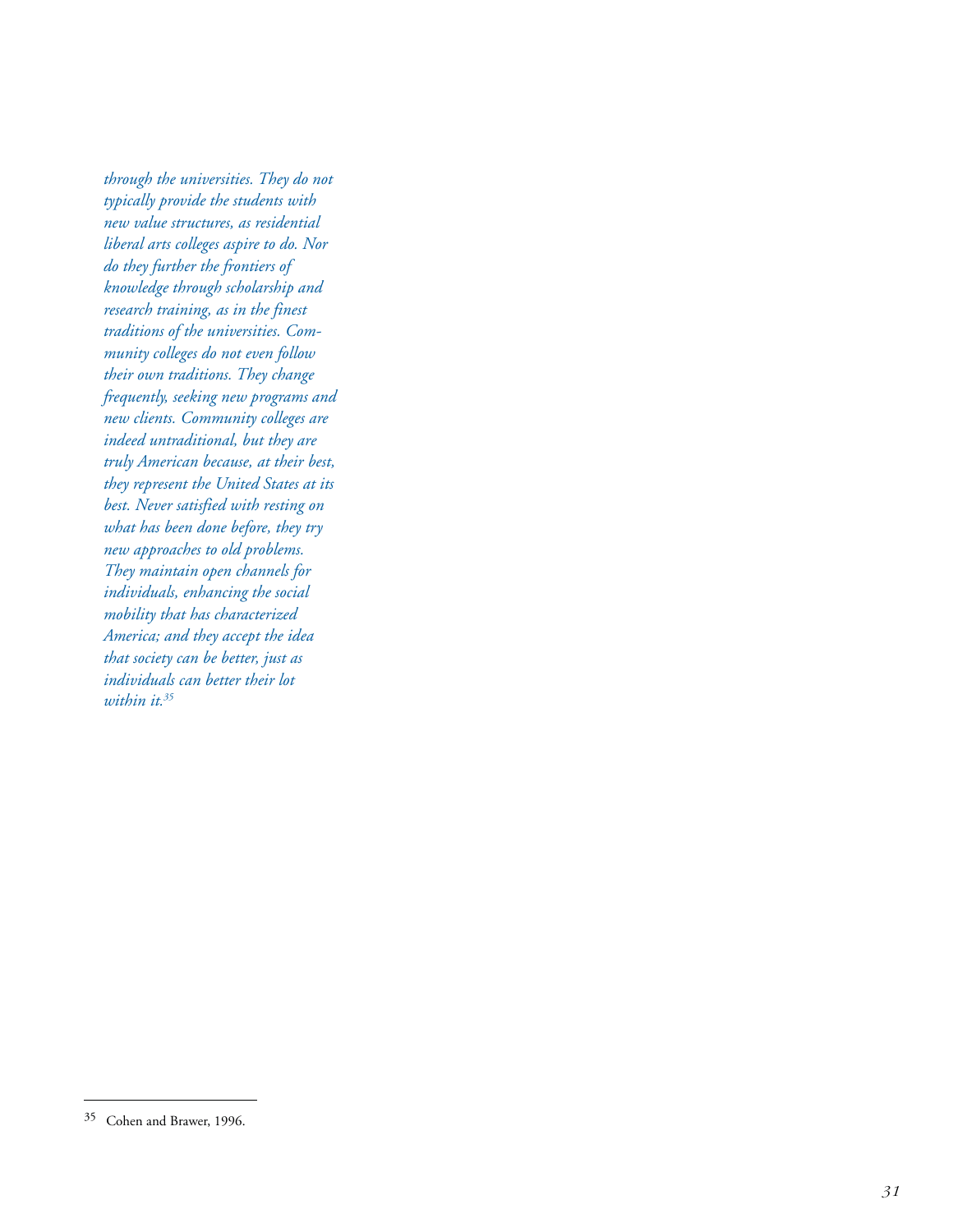## **Resources on Community Colleges**

### **ERIC Clearinghouse on Community Colleges**

*http://www.gseis.ucla.edu/ERIC/eric.html* University of California, Los Angeles 3051 Moore Hall Box 951521 Los Angeles, CA 90095-1521 (800) 832-8256 (310) 825-3931 (310) 825-8095 (fax)

### **The American Association of Community Colleges (AACC)**

*www.aacc.nche.edu* One Dupont Circle, NW, Suite 410 Washington, D.C. 20036 (202) 728-0200 (202) 833-2467 (fax)

### *AACC 1998-99 Research Agenda*

This agenda addresses five issues considered most important to community college research — technology, workforce training, faculty and staff development, collegiate education, and institutional finance and cost. The elements of access, learning process, and outcomes/value-added should be considered for each issue. More detail on this agenda can be found on AACC's Web site.

### **The Center for Community College Policy**

In July 1999, the U.S. Department of Education announced a grant to the Education Commission of the States (ECS) to establish the Center for Community College Policy. This center will focus on effective community college policies and practices. The center will be the first in the nation to target community college public policy issues that are the focus of state and national policymakers, including:

- **Providing access for an increasing number of students seeking postsecondary education**
- Containing costs for postsecondary education
- Effectively training displaced workers
- $\blacksquare$  Training people coming off welfare
- Providing additional training for teachers
- Providing leadership for state and community economic development efforts<sup>36</sup>

<sup>36</sup> For more information, visit *www.ecs.org* or contact Katherine Boswell, project director, at 303–299–3645.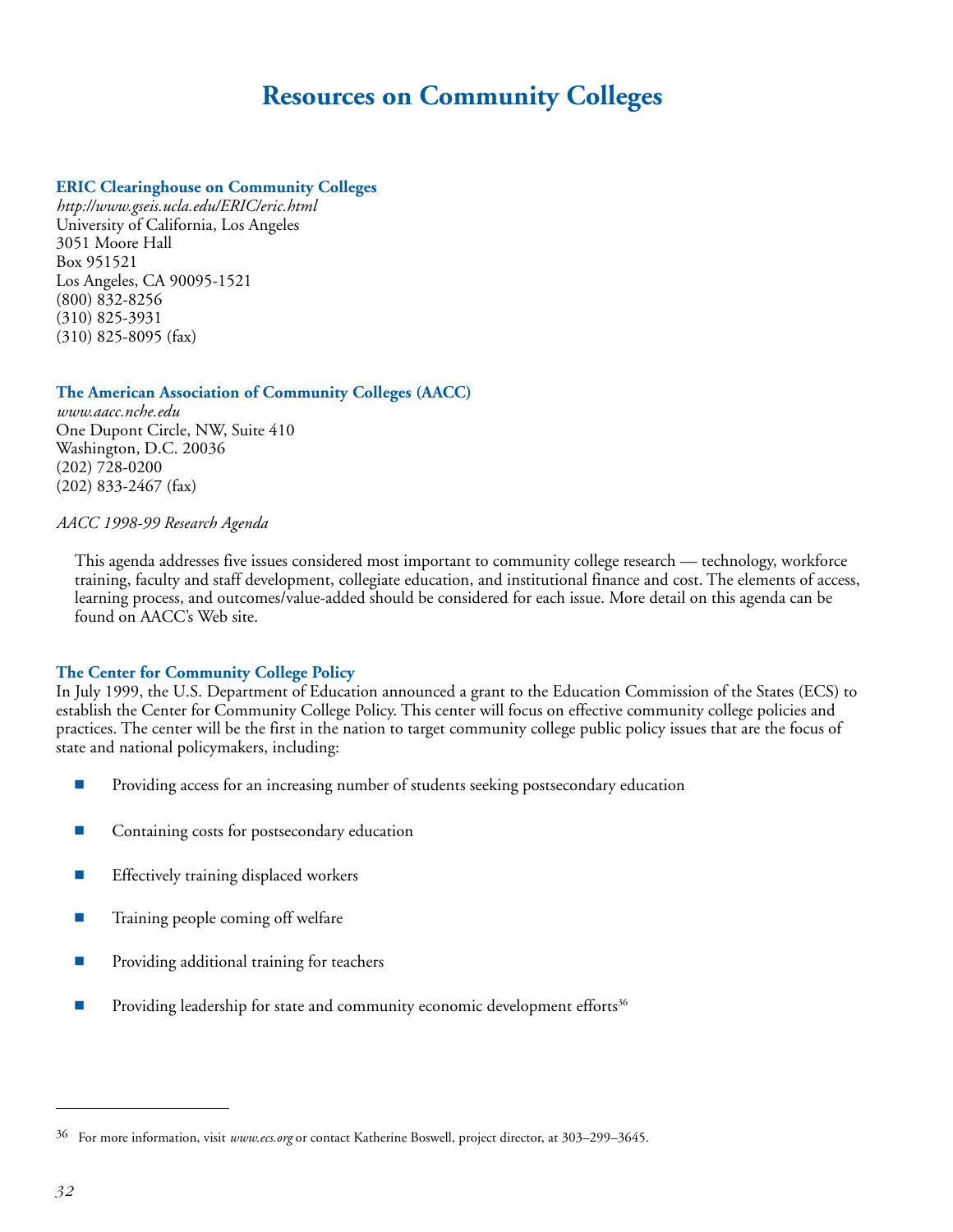### **New Expeditions**

New Expeditions aims to set a vision and strategic direction for the nation's community colleges in the first part of the next century. Relying on input from the field and critical analysis of trends, the project will culminate in a visionary report to challenge the colleges through a series of recommendations for action. The project will examine an array of issues, including governance, funding, open access and equity, technology, faculty roles, leadership development, service to students and communities, and the role of community colleges in improving the quality of civic life.

Launched in April 1998, this 21-month project is sponsored by the American Association of Community Colleges (AACC) and the Association of Community College Trustees (ACCT), with funding from the W. K. Kellogg Foundation. For more information, including commissioned papers, visit *www.aacc.nche.edu/initiatives/newexpeditions.*

The ERIC Clearinghouse on Community Colleges at UCLA has prepared a series of bibliographies for New Expeditions. The areas covered are:

- Access, diversity, and inclusion
- **Civil society**
- **T** Teaching and learning
- $\blacksquare$  Faculty
- **Technology**
- **Governance**
- **Leadership**
- $\blacksquare$  Finance
- **Market forces**
- Change
- **Future of community colleges**

These can be ordered from ericcc@ucla.edu.

### **Community College Research Center**

Institute on Education and the Economy Teachers College, Columbia University Box 174 525 West 120th Street New York, NY 10027 212–678–3091

The Center has taken a broad and comprehensive view of community colleges, examining their fundamental purposes, problems, and performances. The Center's current studies include research on the roles of community colleges; workforce and economic development; curriculum, pedagogy, and articulation; and the economic returns of community colleges. *www.tc.columbia.edu/~iee/ccrc.*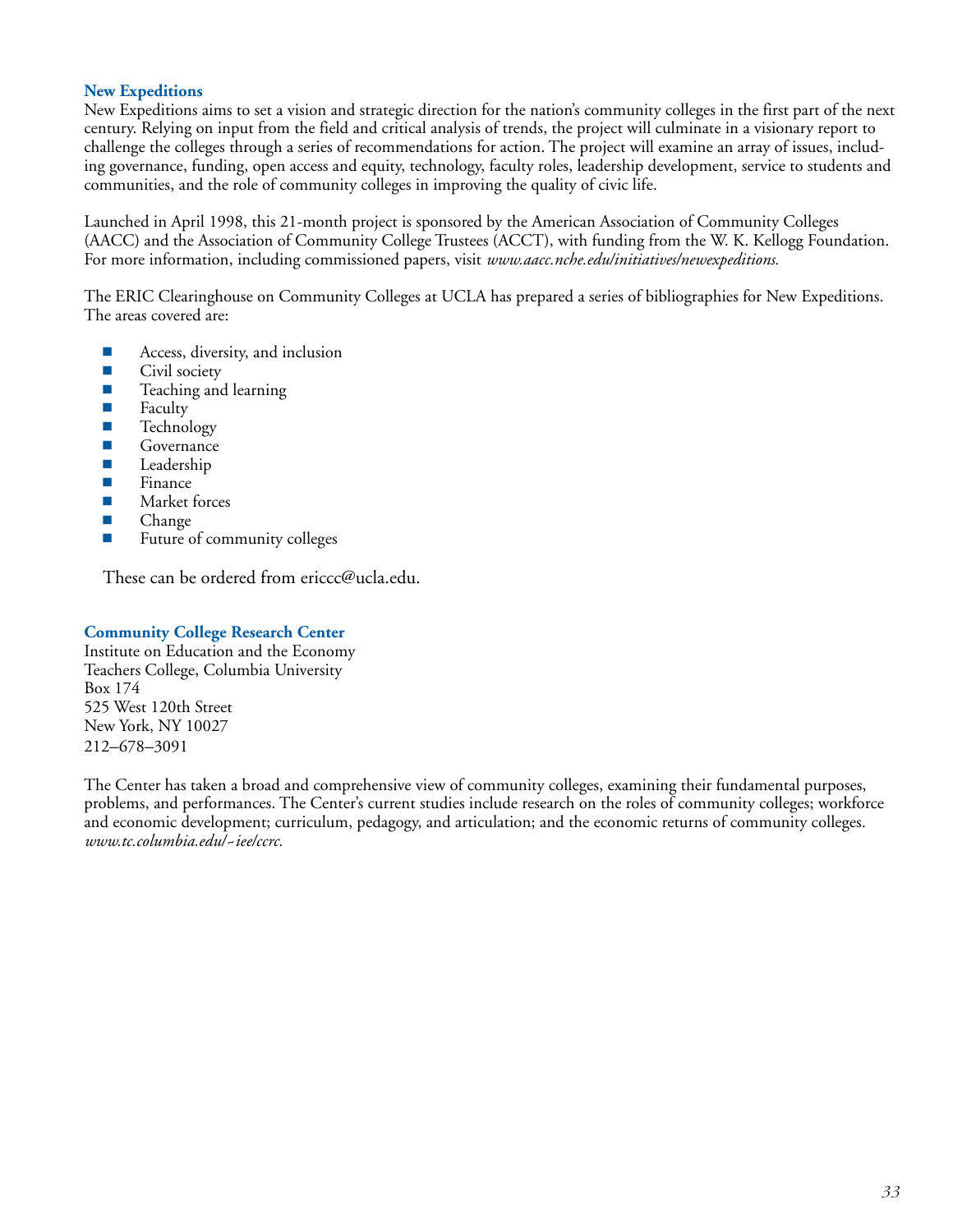### **Appendix Mercer County Community College (New Jersey) General Guidelines for Dual Admissions Programs**

MCCC has dual admissions agreements with:

### **Montclair State University: Joint Admission Agreement**

- Complete the Humanities and Social Science Program at MCCC
- Earn a cumulative GPA of 2.5 (or better)

### **New Jersey Institute of Technology: Joint Admission Agreement**

- **EXECOMPLETE ONE ONE OR THE MCCC** eligible programs: Architecture, Business Administration, Civil Engineering Technology, Computer Science, Electronics Engineering Technology, Engineering Science, and Surveying Engineering Technology
- Earn a cumulative GPA of 2.0 (or better)

### **Rider University: Guaranteed Transfer Agreement Program**

- Complete one of the MCCC eligible programs: Most Mercer AA or AS programs as well as Radio and Television (AAS)
- Earn a cumulative GPA of 2.5 (or better)

### **Rutgers University: Dual Admission Program**

- **Complete one of the MCCC eligible programs: Art History, Chemistry (for a major in Biology, Chemistry, or Environmental** Science at Rutgers), Computer Science, Engineering Science, Humanities and Social Science (for a major in any of the Liberal Arts or Business programs at Rutgers), Law Enforcement (for transfer to Rutgers Newark only), Mathematics, and Physics
- Earn a cumulative GPA of 3.2 (or better) (3.0 for Engineering)
- Earn all of your college credits at MCCC or Rutgers

(Students who have earned fewer than 12 non-matriculated transfer credits at another college may also be eligible to participate.)

### **The College of New Jersey: Student Transfer Agreement Program**

 Complete one of the MCCC eligible programs: Art History, Biology, Business Administration, Chemistry, Communications (including Theater), Computer Science, Engineering Science, Humanities and Social Science, Law Enforcement (including Corrections), Mathematics, Physics, and Special Education

### **For students who have graduated high school within the past 5 years:**

- Be a first time college student (Students who have previously attended MCCC or any other college are not eligible for the STAP.)
- Complete an STAP Intent to Transfer Application Form by the end of their first year for new admissions entering MCCC.
- Achieve a high school class rank in the top 50% OR earn a combined SAT score of 1125 or better or an equivalent ACT score. (Students who have earned a GED are not eligible for the STAP.)
- Earn a cumulative Grade Point Average (GPA) at MCCC of 3.2 or better. (The required GPA will vary depending on the specific major chosen at The College of New Jersey.)
- Be a resident of Mercer County or a graduate of an accredited high school in Mercer County.

### **Students who have graduated from high school more than 5 years ago are not required to present high school rank or SAT/ ACT scores, but are subject to all other eligibility criteria.**

### **Thomas Edison State College: N.J. Baccalaureate Degree Completion Program**

- Complete one of the MCCC eligible programs: Most Mercer programs<br>Farn a cumulative GPA of 2.0 (or better)
- Earn a cumulative GPA of 2.0 (or better)